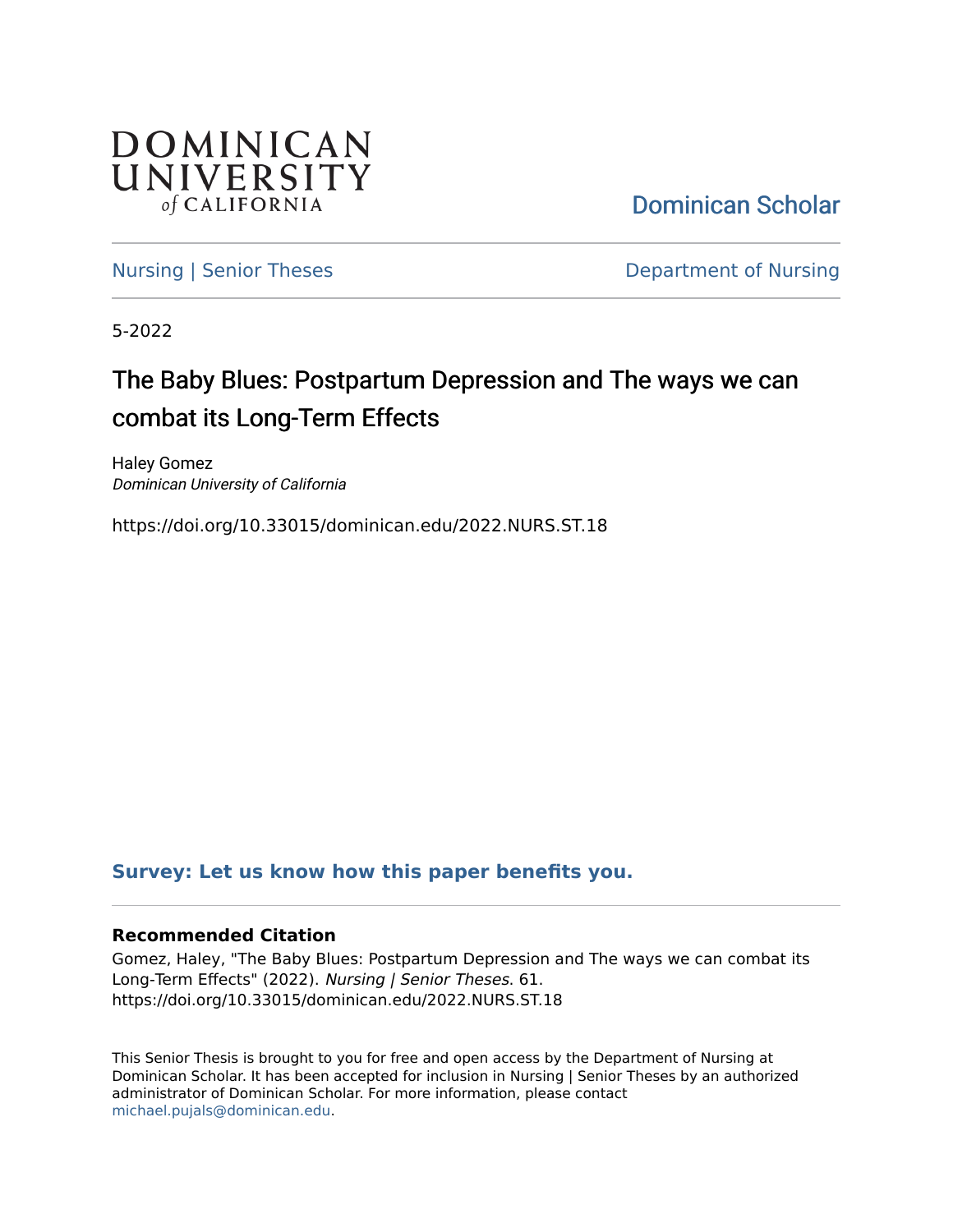**The Baby Blues: Postpartum Depression and The ways we can combat its Long-Term Effects** 

Haley Gomez

Dominican University of California

NURS 4500

Authors Note:

Haley Gomez, Nursing Major, Dominican University of California

This paper was prepared for Dr. Harris' Thesis and Research class.

Correspondence concerning this paper should be addressed to Haley Gomez,

Nursing Major, Dominican University of California, San Rafael, CA 94901.

# **Abstract:**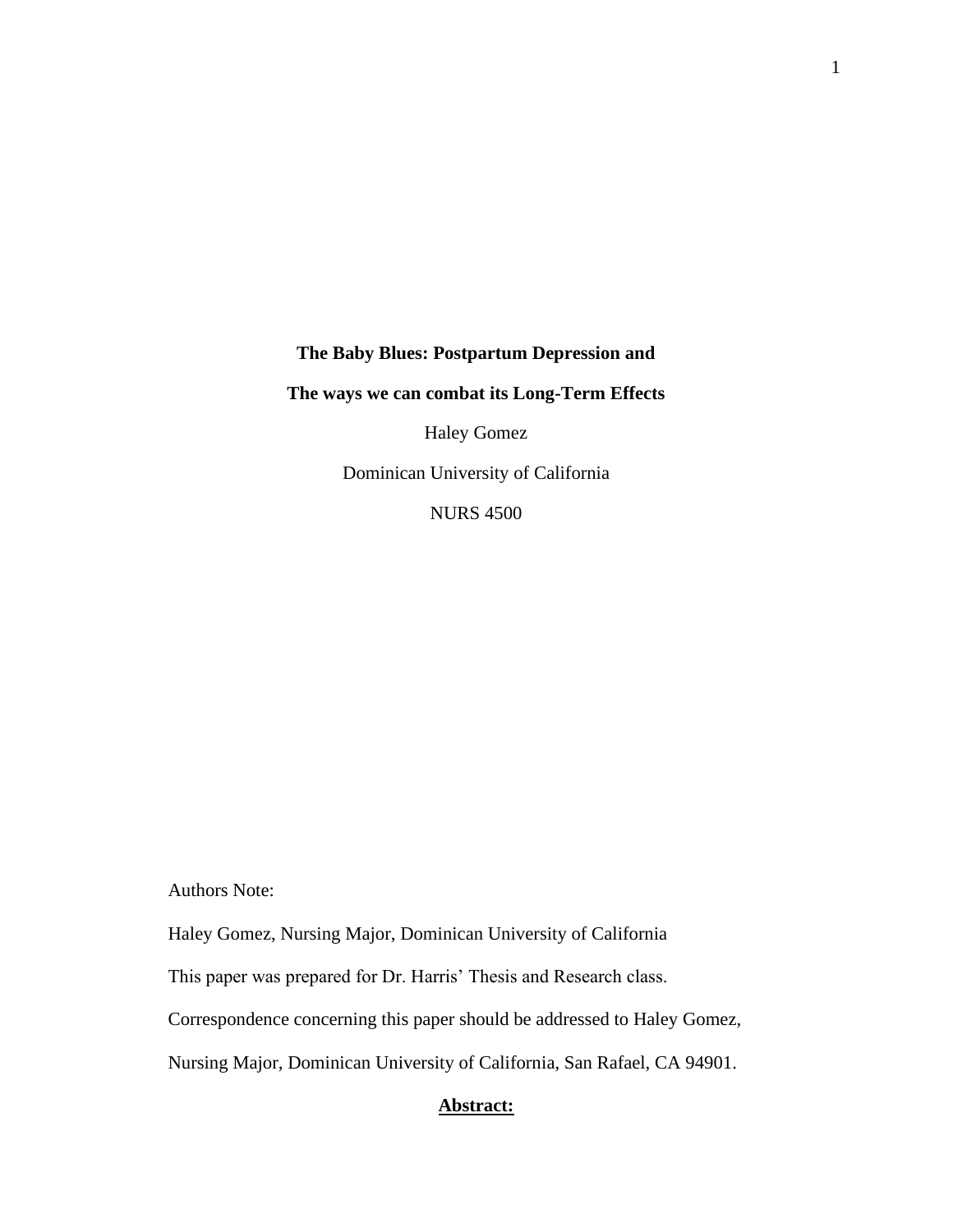As nurses, effective interventions for new mothers, both non pharmacological and pharmacological, are essential to improving these patients' outcomes and minimizing their risk for postpartum depression (PPD). New mothers undergo an immense amount of stress, both physically and mentally. As a result of this, many hospitals have standard postpartum care to minimize the risk of postpartum depression. Despite this, many mothers find themselves at a higher risk for PPD and managing these symptoms. Prescription medications are typically used in treating some symptoms of PPD but many patients may seek other forms of therapies. It is essential that alternative methods in managing and minimizing the long-term effects of postpartum depression in order to improve both the mother and child outcomes. Psychosocial support and a healthy diet have shown significance in managing the symptoms of PPD.

This thesis contains a review of recent research literature examining the long-term effects of PPD along with potential interventions to minimize these effects, and is followed by a proposal for further study on this important topic.

Table of Contents: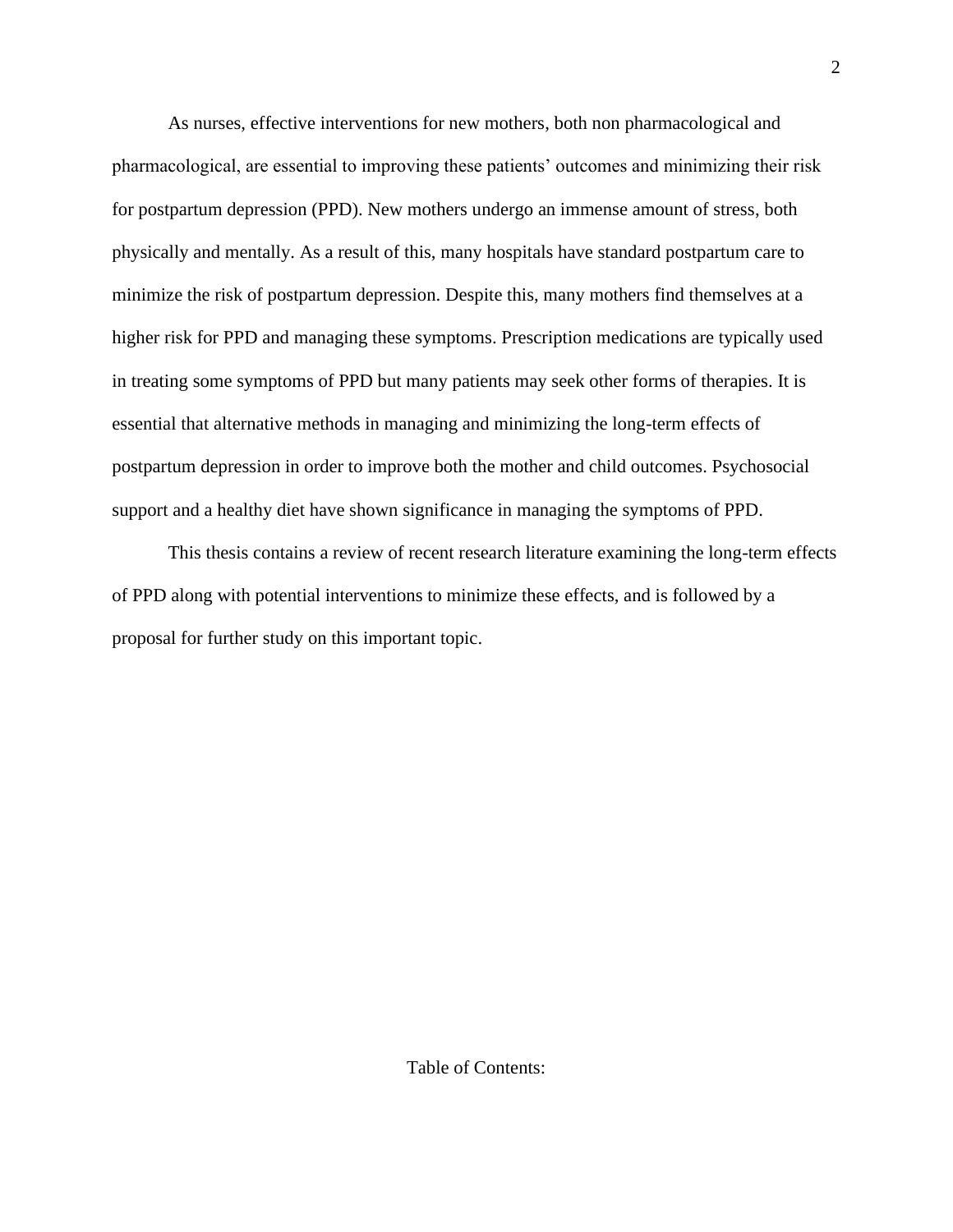| . 18 |  |
|------|--|
|      |  |
|      |  |
|      |  |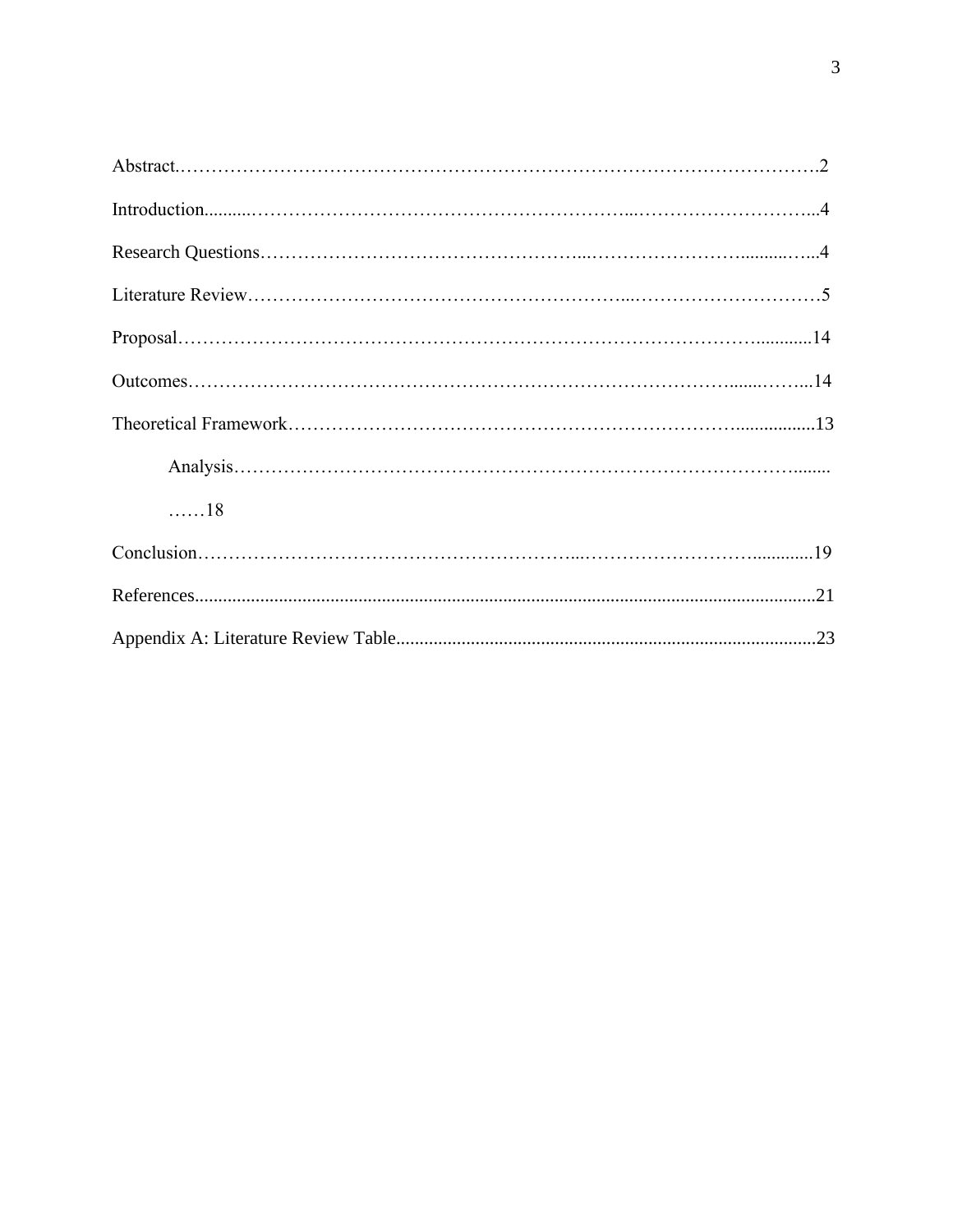#### **Introduction**

Postpartum depression (PPD) is a form of depression that occurs in women after childbirth and can occur weeks or even months after the birth has taken place. Some common symptoms include insomnia, difficulty bonding with their baby, or loss of appetite. Mothers who are diagnosed with postpartum depression are actually at a greater risk for developing major depression further on in their lifetime.

Some interventions that have been used for PPD include psychosocial support, interpersonal psychotherapy and cognitive therapy, according to Annals of General Psychiatry (Anokye et al, 2018). This potentially debilitating condition is relevant to the nursing community because postpartum depression can be prevented when interventions are put into place for primary prevention. For my thesis, I will be researching the long-term effects of postpartum depression and possible interventions that will best minimize those effects in mothers. My population of interest will be women who have been diagnosed with postpartum depression.

To closely examine this important topic in depth, a review of the research literature will be conducted. The time frame for the review will include studies conducted within the past 15 years. Following the literature review, a proposal for further research will be presented.

#### **Research Questions**

What are the long-term effects of PPD? How can we minimize the long-term effects of postpartum depression in mothers?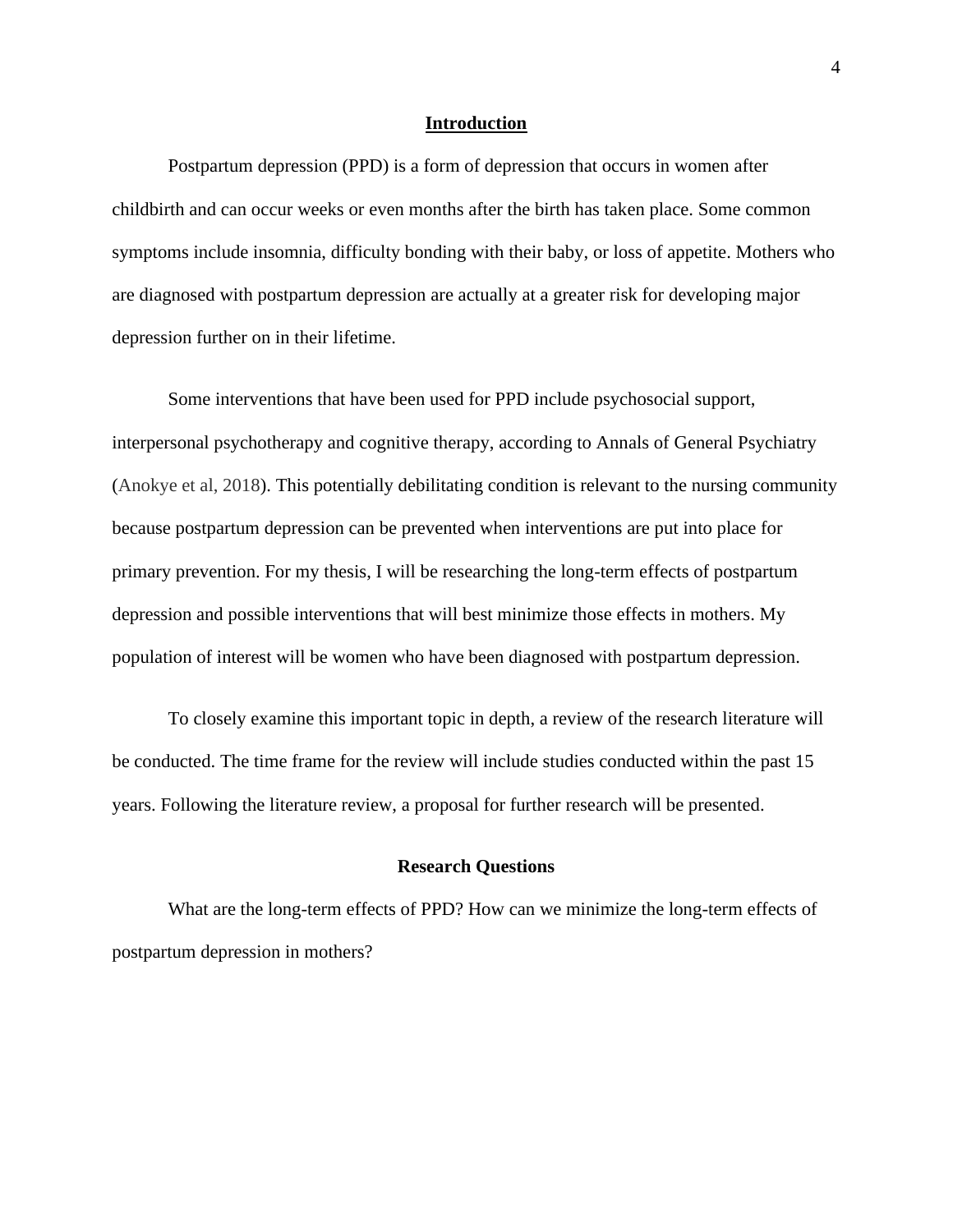#### **Literature Review**

As a senior nursing student, I explored the available literature relevant to the study of postpartum depression long term effects and effective interventions. I explored the following databases: Pubmed and PubMed Central. In conducting my research, I used the following search terms: postpartum depression, interventions, nonpharmacological, long term effects. I found six primary research articles, published within the last 15 years, with potential to help answer my research questions (see Appendix A for a Literature Review Table, summarizing each study).

I organized the studies according to two themes that I found within the literature: "Prevention Interventions of PPD" and "Effects of PPD on Mother and Child." I was able to find a connection between my research questions and each primary research article listed below. This information will help facilitate further study in postpartum depression's long-term effects and potentially successful interventions.

#### **Theme I: Prevention Interventions of PPD**

#### **Description - Anokye et al (2018).**

Anokye, Acheampong, Budu‐Ainooson, Obeng, Akwasi (2018) aimed to research the prevalence of postpartum depression and interventions utilized for its management. This study with a cross-sectional design used a quantitative approach with a population focusing on mothers and healthcare workers. A random sample technique was used to select 257 mothers while a convenience sampling technique was utilized to select 56 health care workers. The screening included a patient health questionnaire for postpartum depression using closed-ended questions for data on interventions for managing postpartum depression. The researchers found that PPD was prevalent among 7% of all the applicants which ranged from minimal to severe postpartum depression. The interventions they studied featured pharmacologic interventions, supportive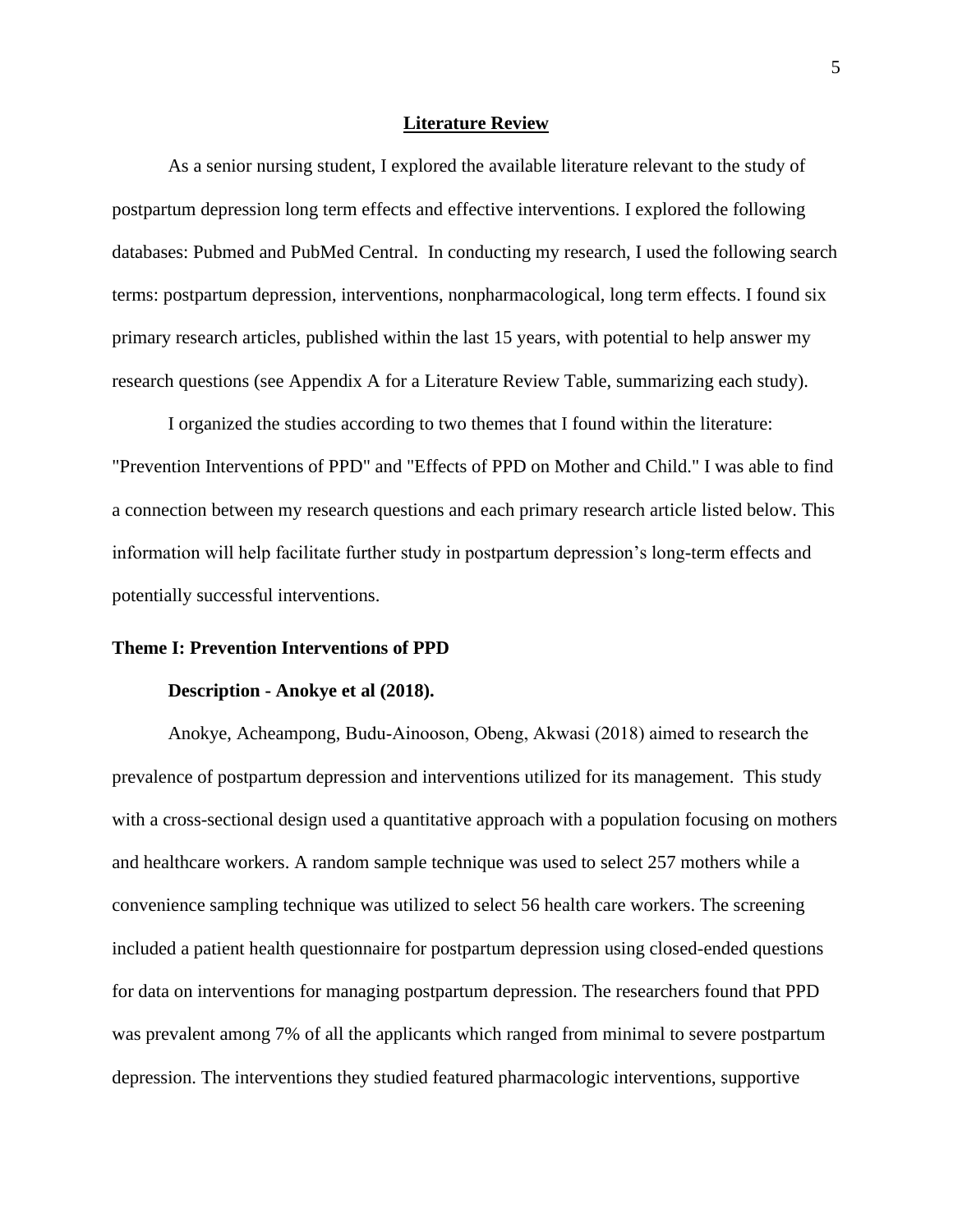interventions, personal and cognitive therapy, psychosocial support, and complementary therapies. Out of the data collected on effective interventions, psychosocial support proved to be the most effective intervention in reducing depressive symptoms. They also concluded that frequent screenings for depression should be made readily available to mothers in hospitals. Postpartum depression may impact socialization behavior in children and the mother as well leading to a deeper depression. The study was limited by relatively small sample size, convenience sampling, and their use of only one screening tool for depression among the participants.

#### **Discussion - Anokye et al (2018).**

Oftentimes, pharmacologic interventions are one of the main interventions of treating any type of mental illness or condition. As a nursing student, I found through my experience on the postpartum floor that some nurses, when discharging postpartum mothers, focus primarily on infection prevention and medication reconciliation. Anokye et al (2018) was able to identify that psychosocial interventions involving support groups can give mothers a sense of hope and can make them come to the realization that they are not alone as they are meeting with mothers who are experiencing what they are going through. Support groups for couples can help educate the new parents on effective coping strategies as well as offer encouragement which can help give the mother a healthier environment and overall lower her risk of postpartum depression. A common issue of this is that the psychosocial aspect is sometimes neglected which can lead to a higher risk of postpartum depression. Through the researchers' findings, I was able to identify that psychosocial support is an effective intervention in treating and preventing postpartum depression.

#### **Description - Radzi et al (2021).**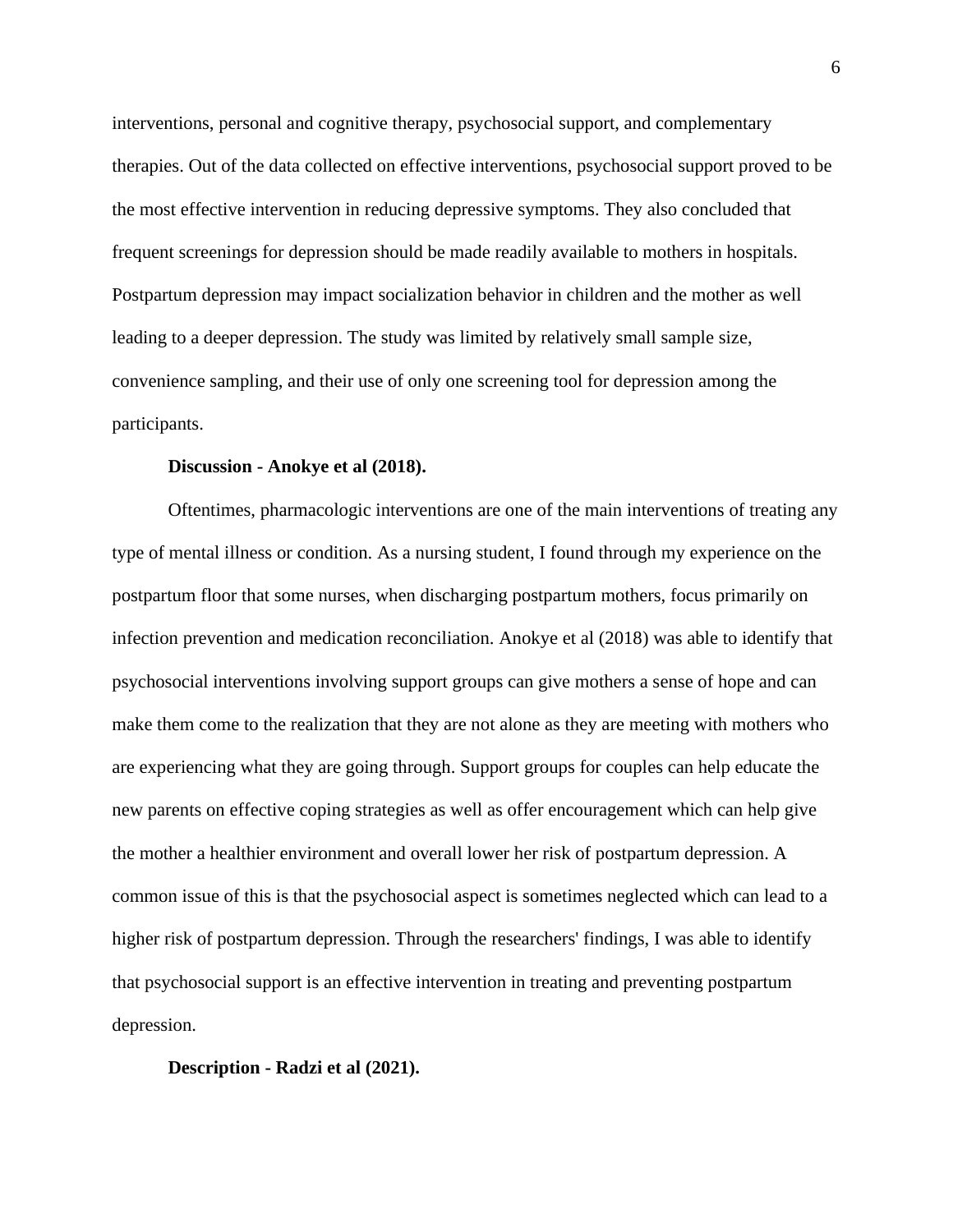Radzi, Jenatabad, and Samsudin (2021) aimed to determine factors leading to postpartum depression. This study utilized structural equation modeling analysis towards 387 postpartum women particularly in Malaysian culture. The symptoms of postpartum depression were assessed using the Edinburgh Postnatal Depression Scale (EDPS). The researchers found that 79.6% of their clients were experiencing depression symptoms which were affected by lifestyle choices, unhealthy food, and BMI variables. Based on the results, participants with high levels of depression symptoms tended to consume more unhealthy food and had higher body mass indexes. The highest impact on depression level among postpartum women was consuming unhealthy foods.

#### **Discussion - Radzi et al (2021).**

Radzi, Jenatabad, and Samsudin's findings reveal another intervention that can help minimize the effects of postpartum depression (2021). Unhealthy foods such as fast food, sweets, chips and soft drinks were directly related to higher levels of depressive symptoms in mothers. Whereas mothers who were eating healthier food options such as fruits, vegetables, and whole grains were associated with mothers who had low to no depressive symptoms. Therefore, a nurse potentially can recommend, based upon this research, that choosing healthier food options can be an effective intervention to prevent and treat depression in postpartum mothers.

#### **Description - Liu & Yang (2021).**

Liu and Yang (2021) aimed to research whether the effects of a psychological nursing intervention can be applied in the prevention of anxiety and postpartum depression This randomized controlled trial used a quantitative approach with 843 primiparous women recruited from Cangzhou Central Hospital using the following criteria: (1) primiparous women with fullterm delivery, (2) having single healthy new- born baby, (3) having no obstetric diseases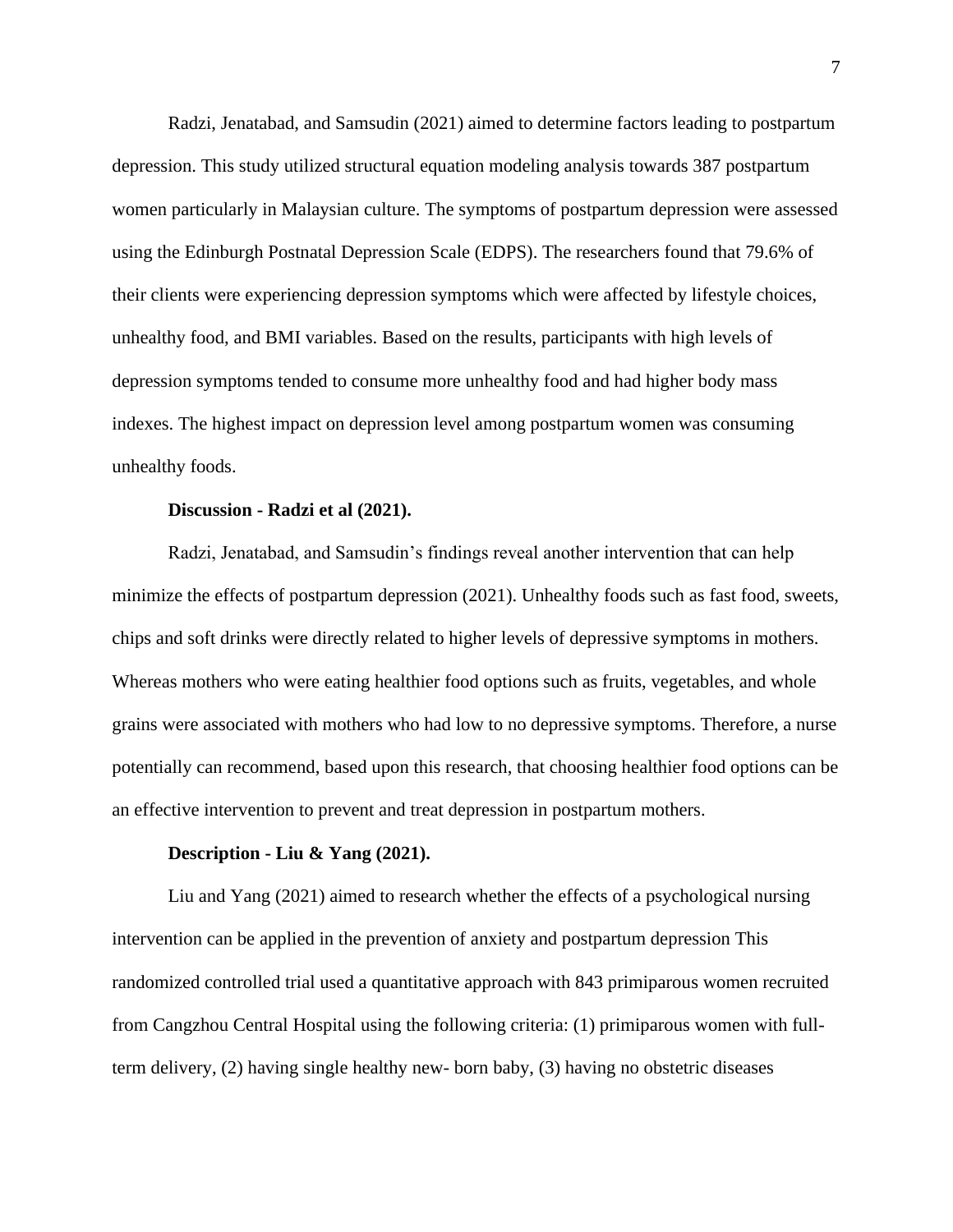(eclampsia, placenta previa, and premature rupture of membranes, etc.), (4) having normal communication ability, and (5) having propensity for postpartum depression. The study featured a control group receiving routine postpartum care and an intervention group that received both routine postpartum care and cognitive behavior interventions. The following scales were used to evaluate before and after intervention: Hamilton Depression Scale (HAMD), Hamilton Anxiety Scale (HAMA), Edinburgh Postpartum Depression Scale (EPDS) and Pittsburgh Sleep Quality Index (PSQI). The results indicated that scores of HAMA, HAMD, and EPDS in the control group were higher and elevated compared to the intervention group who received cognitive behavioral intervention therefore showing that these interventions can alleviate postpartum anxiety and depression.

The researchers concluded that cognitive behavioral interventions in the postpartum period are effective in preventing and alleviating PPD. One limitation of this study is that the researchers used screening tools rather than diagnostic tests. Clinical assessment and diagnosis was not analyzed in this research. Another limitation is that the study had a short follow up period of 8 weeks. If the follow up period were to be longer than 8 weeks, this may provide further confirmation of the results concluded by the researchers.

#### **Discussion - Liu & Yang (2021).**

Through Liu and Yang's results (2021), any nurse who cares for postpartum mothers is able to identify a cognitive behavioral intervention as an effective approach to the prevention and treatment of PPD. Cognitive behavioral can be a complicated treatment system as it is composed with different interventions including rational-emotive therapy, flooding therapy, systematic desensitization, relaxation training, social skills training and supportive treatment. During this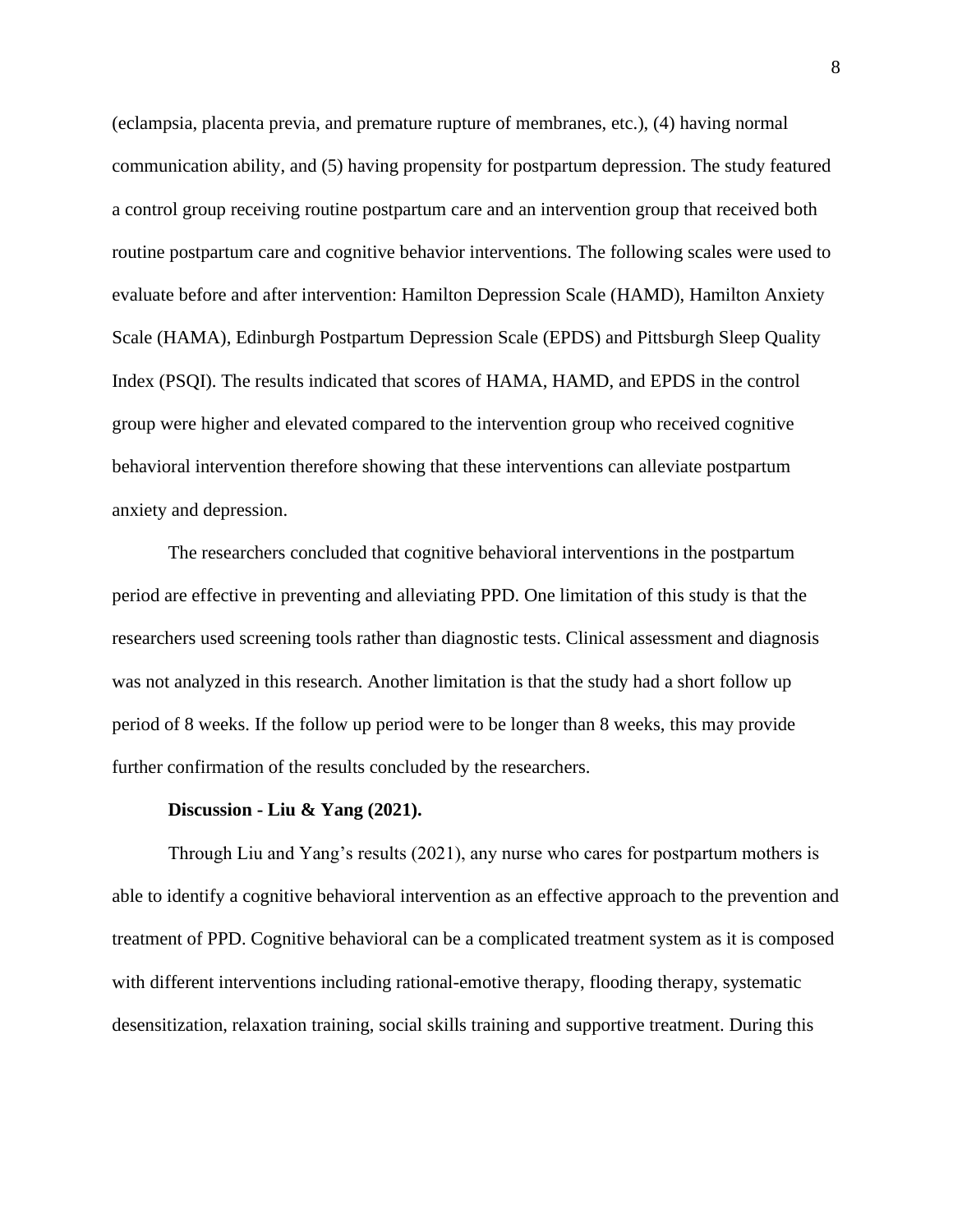intervention, the nurse or therapist can evaluate the progress of treatment through careful observation and create individualized treatments based on the patient's severity of depression.

#### **Theme #2: Effects of PPD on Mother and Child**

#### **Description - Solmian et al (2019).**

Slomian, Honvo, Emonts, Reginster, Bruyère (2019) aimed to research the consequences of maternal postpartum depression and maternal and infant outcomes. This systematic review researched studies published between January 1, 2005 through August 17, 2016 using databases MEDLINE via Ovid, PsycINFO, and the Cochrane Pregnancy and Childbirth Group trials registry. The researchers reviewed 122 studies and the results were categorized into three sections: a) the maternal consequences of postpartum depression, including physical health, psychological health, relationship, and risky behaviors; (b) the infant consequences of postpartum depression, including anthropometry, physical health, sleep, and motor, cognitive, language, emotional, social, and behavioral development; and (c) mother–child interactions, including bonding, breastfeeding, and the maternal role. The researchers concluded that maternal postpartum depression was strongly associated with a worse quality of life such as mothers experiencing difficulty in their social relationships. They also concluded that maternal postpartum depression could indirectly impact the child's development due to a lack of caregiving. One of the limitations of this research is that the study selection and data extraction were not performed using the double blinded method.

**Discussion - Solmian et al (2019).**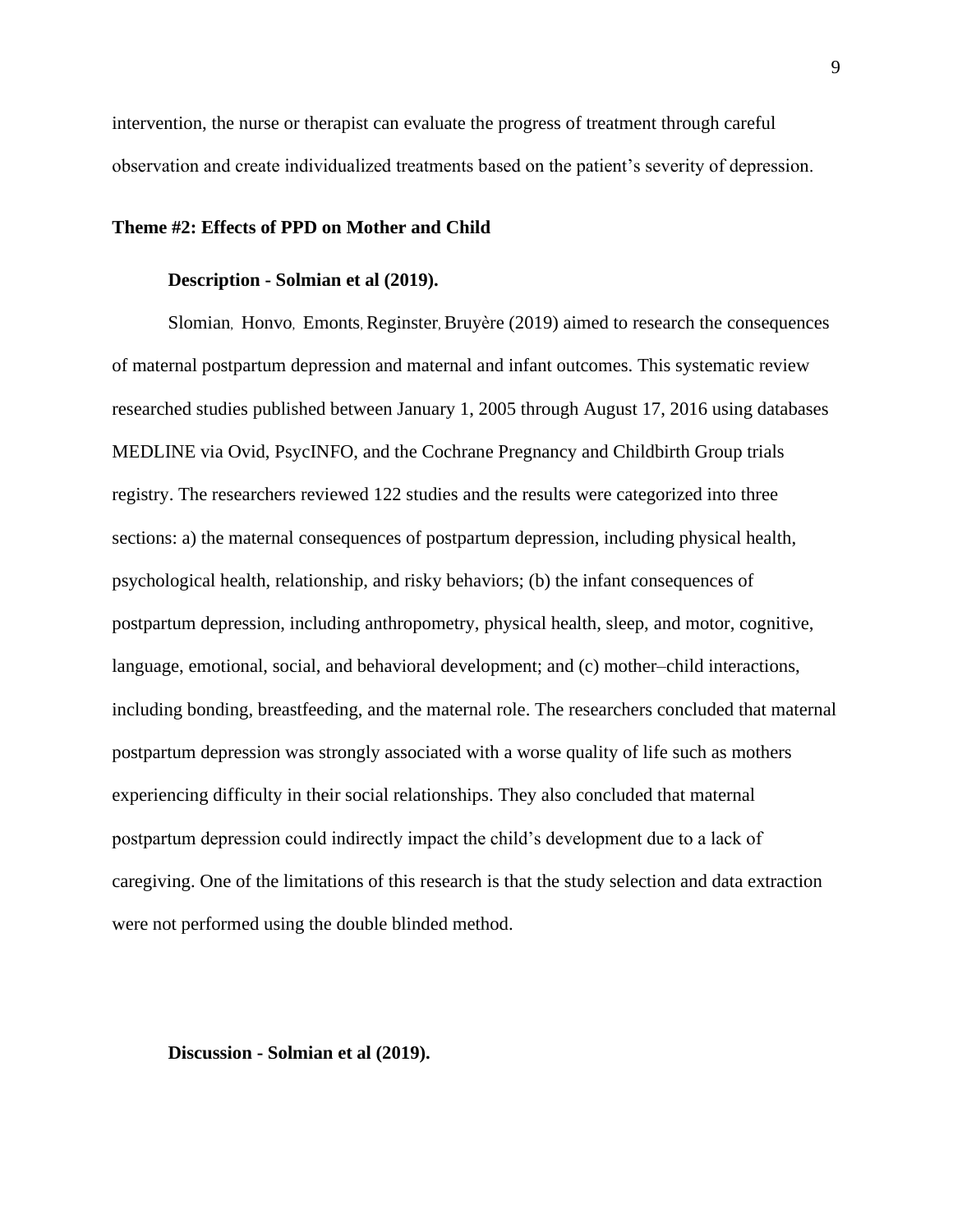From this study, I was able to identify some of the long term effects of postpartum depression. The first effect can be seen through the researchers' findings that depressed mothers appeared to be less likely to engage in health practices with their infant such as back to sleep position, using a car seat, or having a working smoke alarm in their house as well as positive enrichment activities with their child. This can cause a long-term effect on the child and mother's relationship overall and cause negative effects in the child's overall health. Another effect that I identified was the mother's increased risk of engaging in more risky behaviors if she is depressed. These behaviors included an increased risk of starting to smoke after pregnancy, increased prevalence of suicide ideation, and engaging in substance use, such as alcohol or illicit drugs.

#### **Description - Choi et al (2019).**

Mothers who experience childhood maltreatment are more likely to have children who are also exposed to maltreatment which is known as intergenerational transmission. Because of this, Choi. Houtsa, Arseneault, Pariantec, Sikkemaa,d,e, and E. Moffitta (2019) aimed to research the role of postpartum depression in mothers in relation to the transmission of maltreatment to their child. This structural equation model had 1,016 mothers and their 2,032 children involved in the Environmental Risk Longitudinal study, which tested the role of PPD in childhood maltreatment as well as negative child outcomes. Questionnaires and surveys were done to measure maternal childhood maltreatment (Childhood Trauma Questionnaire), maternal PPD (DSM-IV), maternal depression (Life History Calendar), child exposure to maltreatment (validated structured interview protocol), and child internalizing and externalizing symptoms (Child Behavior Checklist). After analyzing using the data collected from the interviews and questionnaires, the researchers concluded that mothers who reported having PPD had nearly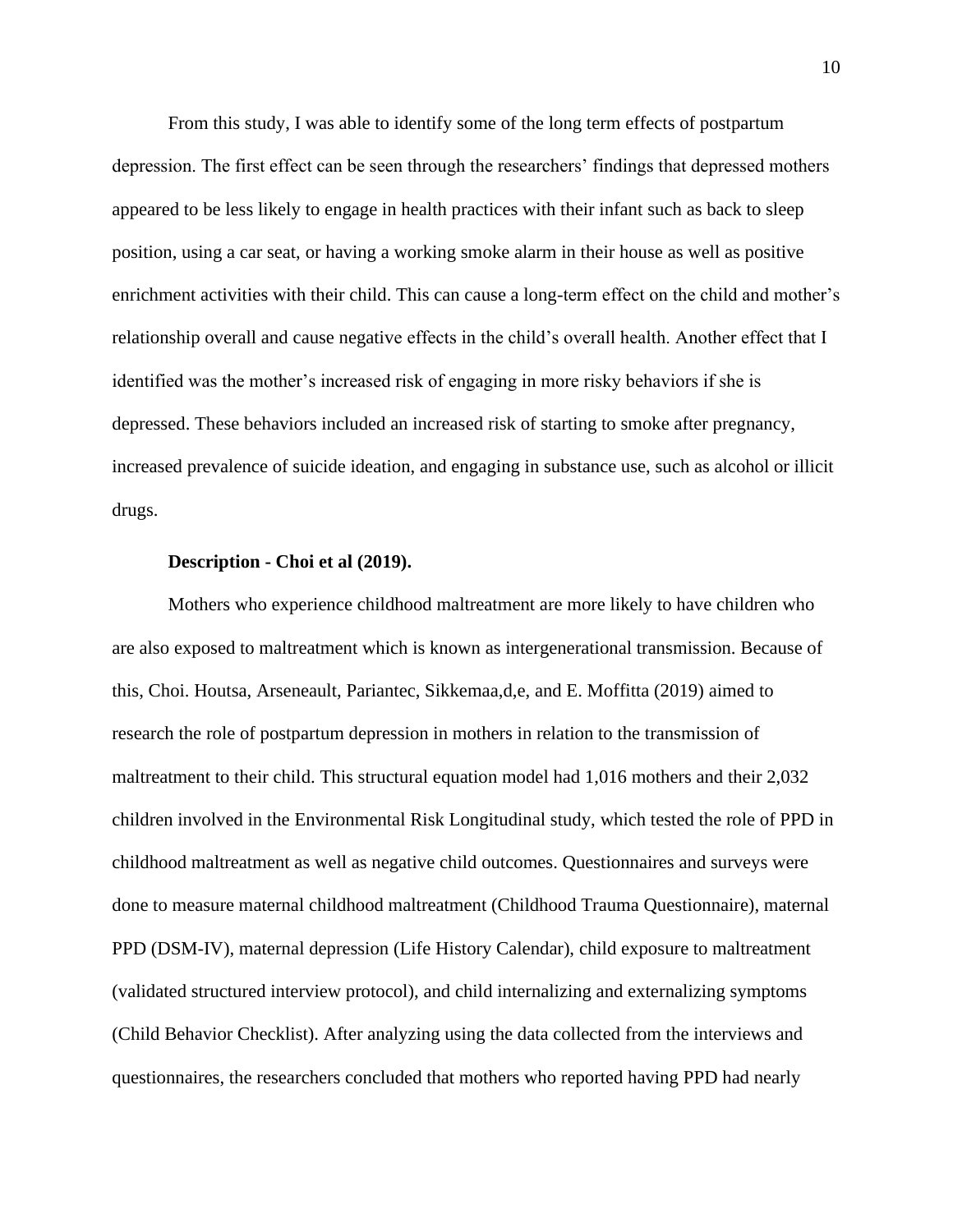twice the prevalence of having a child exposed to later maltreatment. They also found that mothers who continue to be depressed in later years are at a higher risk to engage in abusive behavior. One limitation of the study is that the study assessments did not assess the severity of PPD furthermore after initial diagnosis which would possibly be more informative in predicting outcomes. Another limitation is that the study did not do a comprehensive psychological evaluation, which excluded other maternal risk factors such as having anxiety or PTSD.

#### **Discussion - Choi et al (2019).**

Through this research, the nurse will be able to identify an increased risk of childhood maltreatment and abusive behavior as one of the long term effects of postpartum depression in mothers. This effect shows how maternal PPD not only affects the mother but also affects the children and other people around them. Identification and early treatment of PPD has potential to be a crucial way of preventing cycles of trauma and improve maternal and child outcomes. This potential benefit reinforces the recommendations for early screenings for PPD as well as consistent follow-ups being readily available for postpartum mothers.

#### **Description - Fox et al (2019).**

Fox, Sandman, Davis, and Glynn (2019) aimed to research whether depression occurring during the postpartum phase is characterized by a unique symptom profile compared with depression outside the postpartum phase. The postpartum period is commonly defined by six weeks after childbirth. In this longitudinal study, the researchers examined 239 women and their manifestations of depressive symptoms, the structure of symptom profiles, and whether factors are pronounced differently during and after the postpartum period. Women were enrolled early in their pregnancy if they met the following criteria: singleton pregnancy, English-speaking, nonsmoking, age 18+, without use of steroid medications, drug or alcohol use during pregnancy. The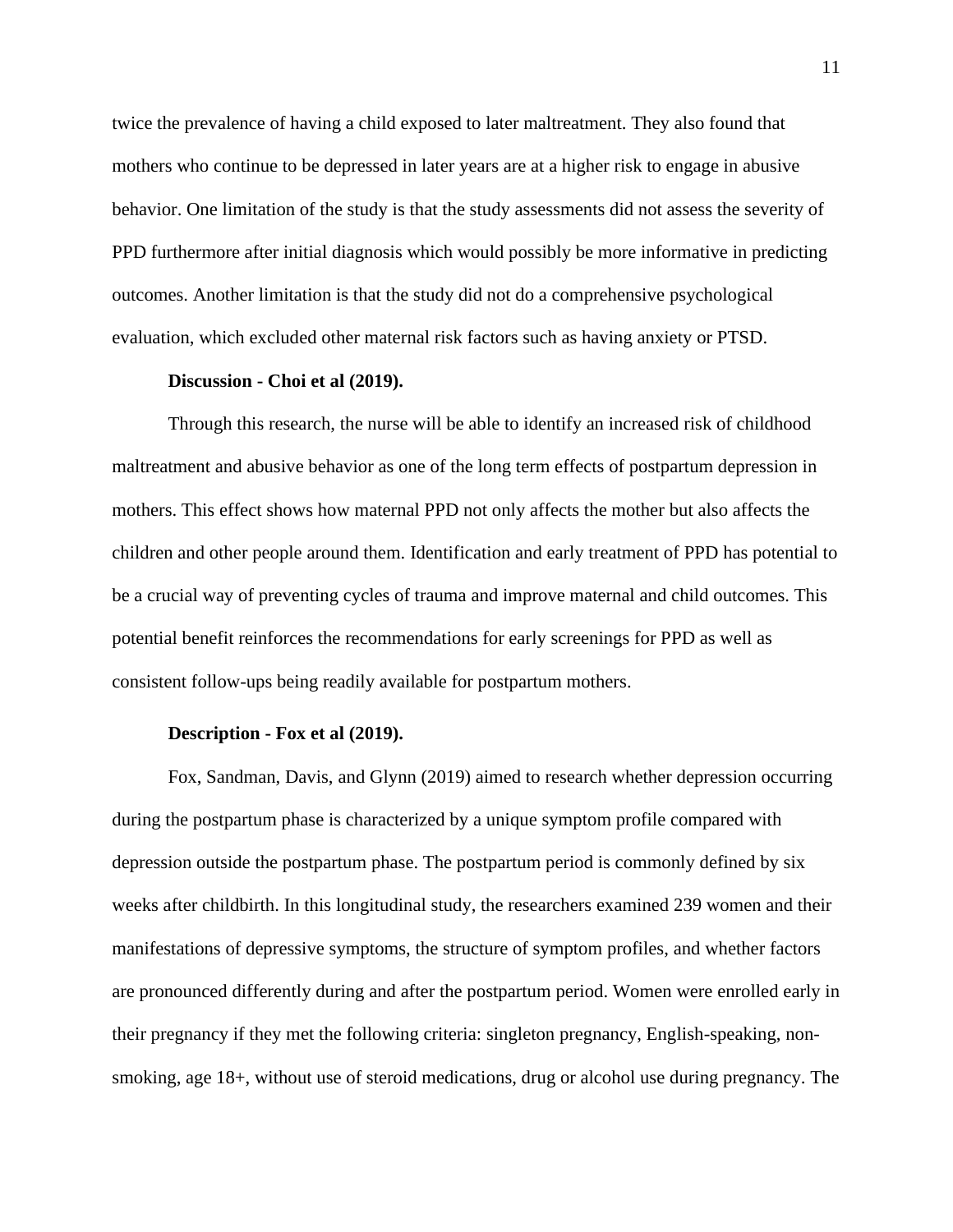researchers concluded that out of the six factors considered (Worry, anger,

emotional/circadian/energetic dysregulation, appetite, somatic/cognitive and distress display), the symptom of "worry" (consisting of anxiety and guilt) was the more pronounced during the postpartum period. They also found that: "Emotional/Circadian/Energetic Dysregulation," the symptoms that encompasses sadness and other similar symptoms, were more prevalent past the postpartum period. One of the limitations of this study is that the latest period they were able to test was two years postpartum. If later assessment was done, the additional time will strengthen the study design and might confirm the finding that depressive symptoms continue throughout the after-postpartum period.

#### **Discussion - Fox et al (2019).**

Through this research, the nursing community will be able to identify sadness, anhedonia (inability to feel pleasure and psychomotor disability) as long term effects of PPD. Anhedonia is defined as the inability to feel pleasure and is categorized into two types, social and physical anhedonia (Gepp, 2021). This emotional and physical deficit causes difficulty and strain within relationships including friends and family since the reward of enjoyment is no longer there.

#### **Theoretical Framework**

Jean Watson, the founder of the Center for Human Caring at CU's Health Sciences Center, is best known for developing the Theory of Human Caring. She is also most known for her work that brought caring at the forefront of nursing as well as amassed many leadership achievements such as honorary doctoral degrees and the Living Legend accolade from the American Academy of Nursing in 2013. Her research and teachings embrace the use of caring to improve and optimize people's health.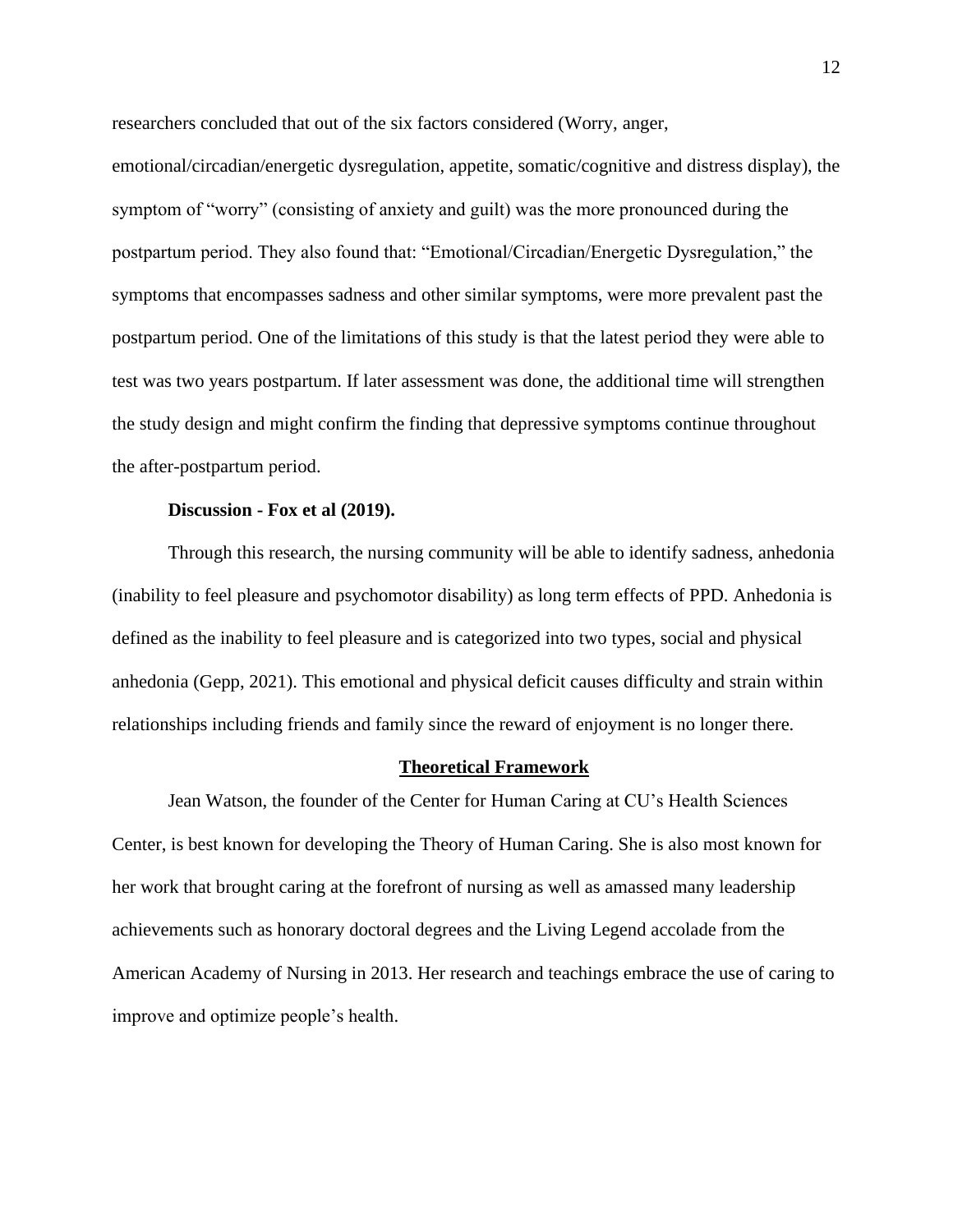A theoretical framework that presents the rationale, science and importance of caring for patients was developed by Jean Watson. According to Watson, "humans cannot be treated as objects and that humans cannot be separated from self, others, nature, and the larger workforce". She emphasizes the importance of the relationship between health care provider and patient and how this is able to heal both parties . The theory focuses on "the centrality of human caring and on the caring-to-caring transpersonal relationship and its healing potential for both the one who is caring and the one who is being cared for" (Watson, 1996). She built her science of caring based on the following 10 factors: embrace, inspire, trust, nurture, forgive, deepen, balance, cocreate, minister and open. Through Watson's framework, this has helped shape the nursing student's research in taking a deeper look at how taking a holistic approach, such as treating mind, body and soul through psychosocial interventions, can help prevent, treat and minimize the long term effects of postpartum depression.

#### **Research Proposal**

Finding preventative interventions for postpartum depression (PPD) is essential for improving and minimizing adverse postpartum outcomes of the mother and child. This literature review for this thesis provided evidence that the long term effects of PPD include an increased risk of: difficulty in the mother's interpersonal relationships; mothers engaging in abusive behavior; childhood maltreatment; and overall emotional turmoil, including worry, guilt and anxiety. This review also determined that promising interventions for PPD exist, including cognitive behavioral therapy, eating healthier foods and psychosocial support. The need for a longitudinal study to determine the most effective interventions for alleviating the long term effects of PPD is essential. There also needs to be research on what specific psychosocial interventions should be evaluated and what kind of diet is considered "healthy" for a postpartum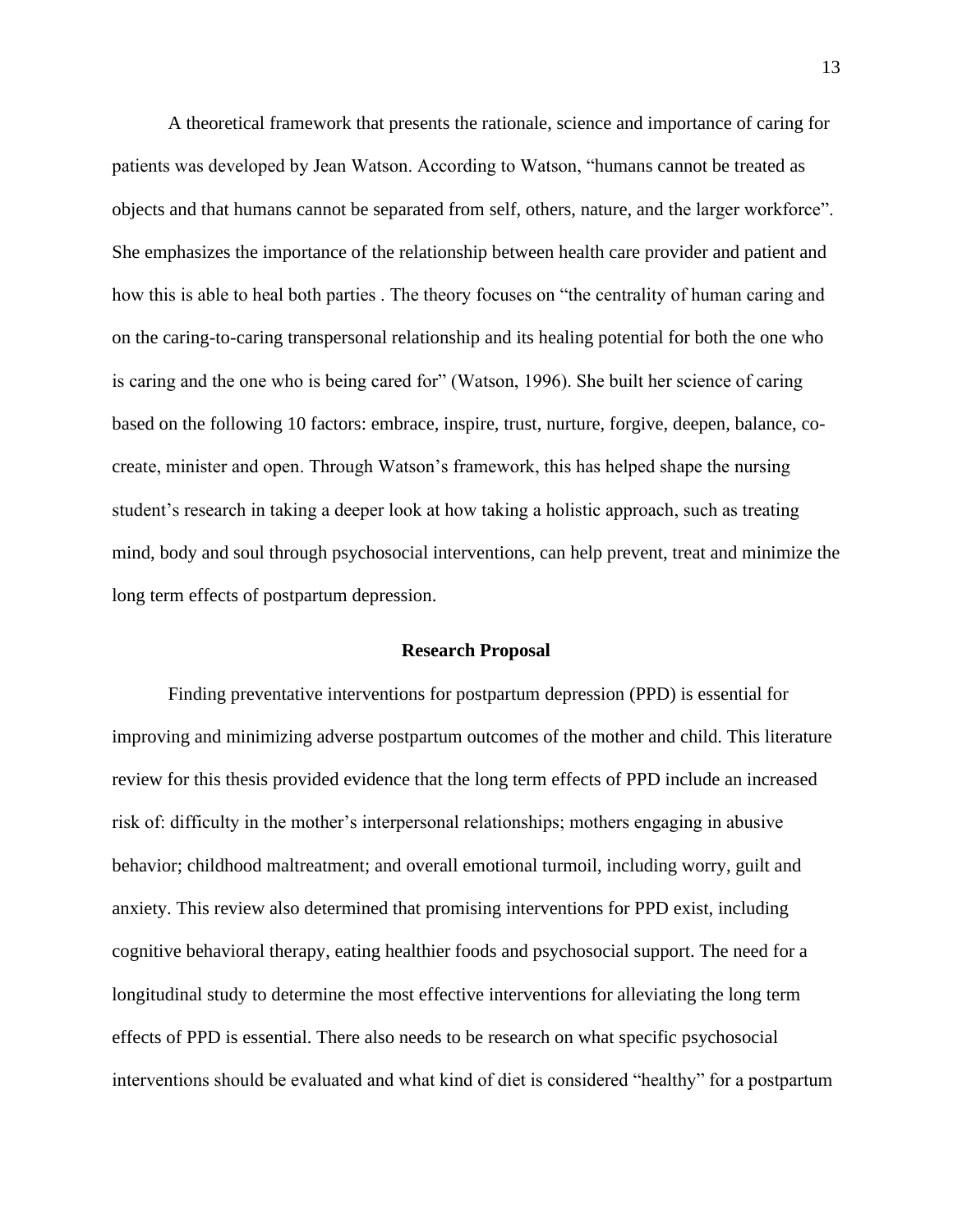mother. The difficulty lies with the wide variety of psychosocial interventions and recognition of which ones should be tested.

This study's goal in research is to raise awareness of the long-term effects of postpartum depression and how they can be prevented through non pharmacological interventions.

#### **Research Design**

For this study on postpartum interventions, the researcher will conduct the study using a mixed-method, quantitative and qualitative, longitudinal approach. This study is designed to be implemented at Kaiser Vallejo Medical Center, Postpartum Unit, as this will provide the environment in which the interventions may be implemented.

#### **Population and Sample**

Pregnant women who visit the Kaiser Vallejo Care outpatient clinic or who pre register to give birth at the Kaiser Vallejo inpatient hospital will be eligible for participation in the study. Postpartum women who currently are receiving postpartum care at the Kaiser Vallejo Care facility also will be eligible to participate.

Additional inclusion criteria will be: age of 18 year or older; having been recently diagnosed or identified as at risk for PPD; not having any other mental illness; and currently not using any illicit drugs.

The study is designed for a total sample size of 100 participants.

## **Ethical Considerations**

The population of pregnant women is considered to be a high-risk group. In addition, depressed people can be considered vulnerable. Prior to beginning recruitment, the study will need to be reviewed for ethical considerations and approved by the internal review board (IRB) of the hospital. Potential participants will be educated about the study by the researcher or a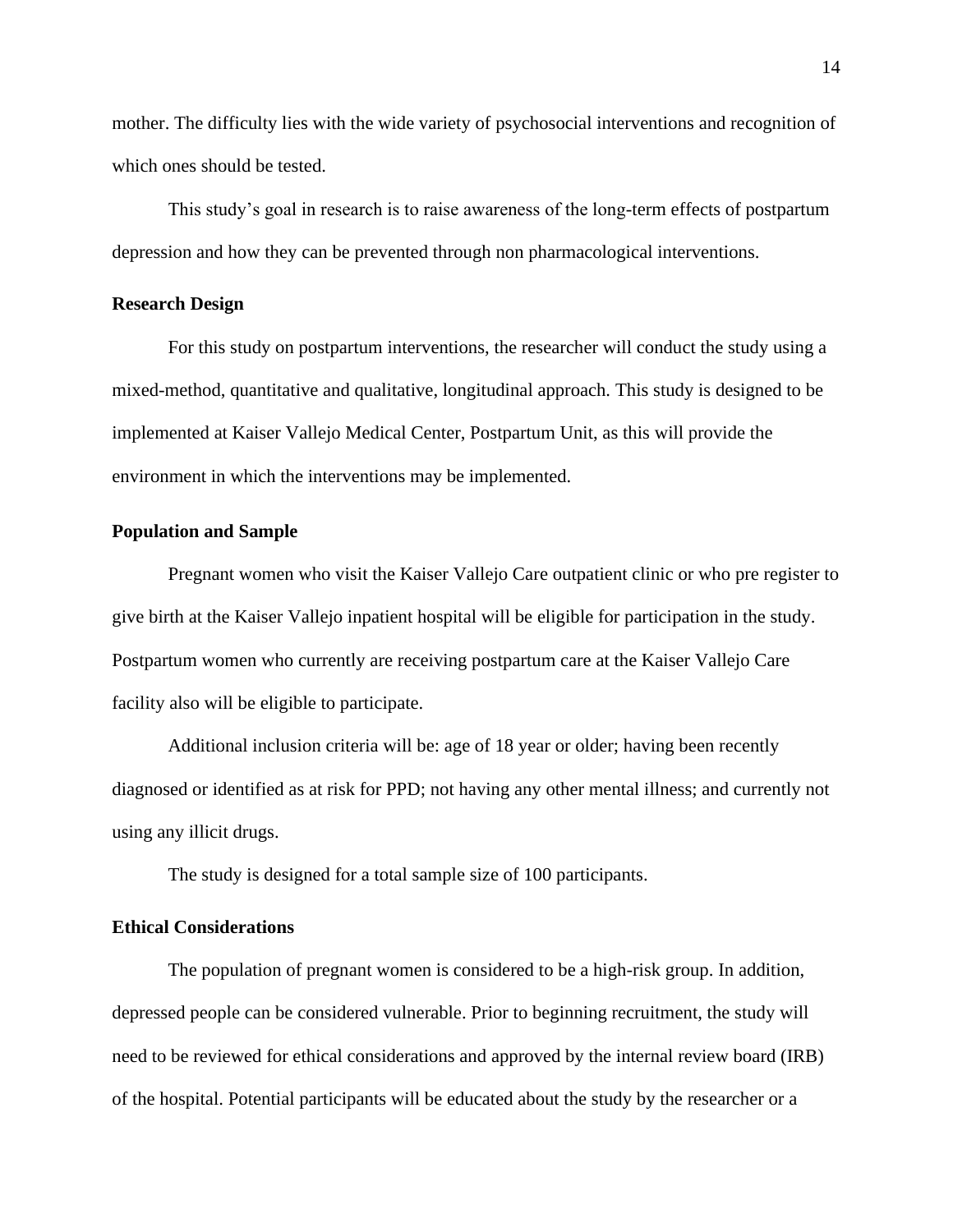research assistant. The potential participant will be advised that she will be able to receive the same high level of nursing care, no matter whether she chooses not to participate in the study or not. Also, she will be told that she will be able to withdraw from the study at any time without any negative consequences.

After being given an opportunity to ask questions and consider whether they want to participate, those who agree will be given a consent form before beginning the study. Participants will be informed that they will be invited to an interview that will be audio-recorded at the end of the study, and that they can choose whether or not they want to take part at that time. If they do choose to participate, they will need to sign an additional consent form.

All data will be treated confidentially and stored in password protected computers. Only members of the research team will be able to view the data.

#### **Recruitment**

Once IRB approval is granted, the investigator will attend a unit meeting at the aforementioned Kaiser inpatient and outpatient facilities to explain the study to the nurses and enlist their assistance in identifying eligible patients. After patients are identified as being eligible, the research nurse will explain the study to potential participants, including expected requirements of the patient and hypothesized outcomes of the study. Patients who are interested will be able to have any questions they have answered. The research nurse will obtain consent of those patients who agree to participate. Recruitment will continue for three months or after 100 participants are enrolled, whichever comes first. This recruitment plan is deemed to be reasonable, since the Kaiser Vallejo Medical Center provides service to a large number of women at the outpatient clinic and the inpatient Maternity Unit.

#### **Study Methods**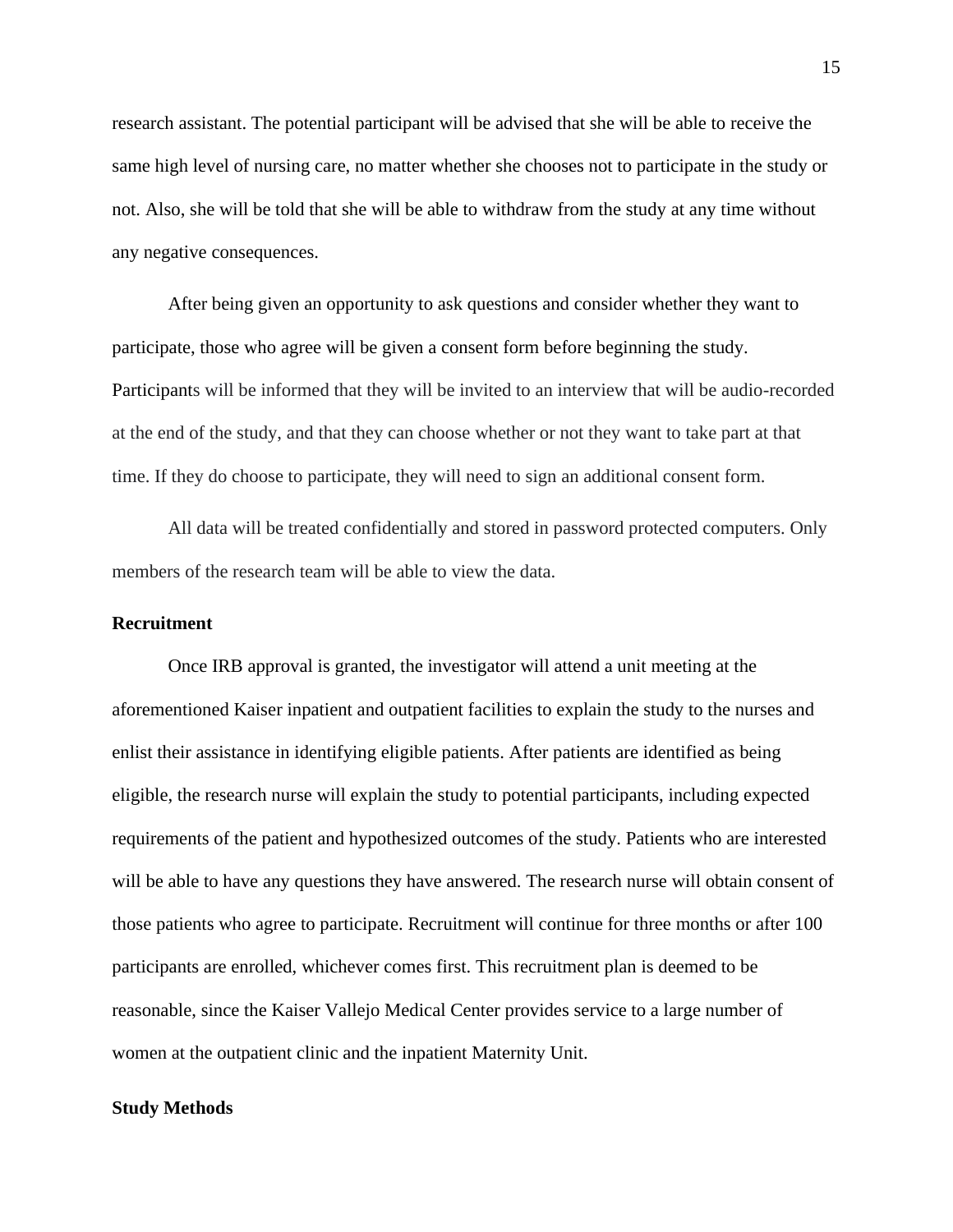The study will take place during three phases.

During the first phase, all participants will be asked to answer demographic questions, including race, ethnicity, and age. They also will be asked questions about their family and individual health history, such as previous illnesses and information about the extent of prenatal care they received. They also will be provided with a psychological health assessment. The researcher will utilize a series of questionnaires and interviews for a baseline screening of depressive symptoms to identify every participant's level of depression. A patient health questionnaire (PHQ-9) would be used for the initial screening of depression. Some examples of questions that the PHQ-9 will include are as follows: Little interest or pleasure in doing things? Feeling down, depressed, or hopeless? Trouble falling or staying asleep, or sleeping too much? These questions will be answered with 4 choices: 0 at none at all, 1 at several days, 2 at more than half the days and 3 being nearly every day (Kroenke et al, 2001). A structured questionnaire with closed ended questions will be used to assess the management of PPD and determine the influence of the interventions/reduction of depressive symptoms. Example questions will include the following: Do you have trouble sleeping? Do you find yourself exhausted most of the time? Do you cry over the slightest things?

In the second phase, the 100 participants will be divided into two groups: 1) The intervention group - 50 mothers who will receive the psychosocial interventions and healthy diet regime; and 2) The control group - 50 mothers who will receive routine postpartum care.

The intervention group will receive once weekly structured, individual counseling and group counseling support for 12 weeks at the Kaiser Vallejo outpatient clinic's community meeting room. Both the individual and group counseling sessions will last one hour. To assist with transportation to and from sessions travel assistance will be provided. Participants will be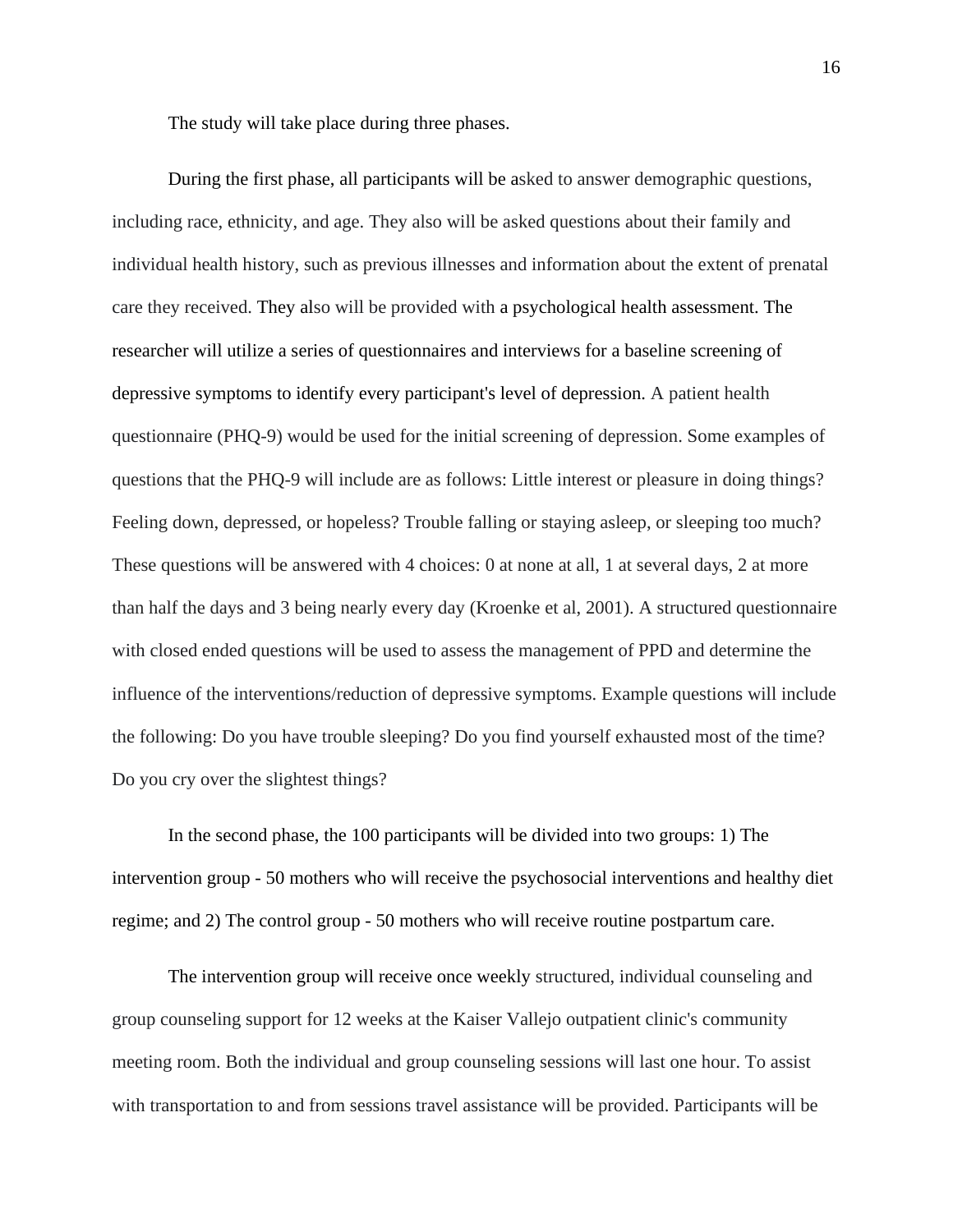provided with a choice of a free bus pass or free parking pass. Those in the intervention group also will be assigned a healthy diet regimen to follow throughout the study. Educational session on diet and nutrition, including healthy snack food for participants to sample, will be provided during an extra one-half hour at the end of the first group counseling session and will be included at the end of every other weekly session thereafter.

The control group participants will receive routine postpartum instructions and follow-up care, as indicated. The control group participants will be invited to join a mother-and-baby play group. Participation will be encouraged, but

In phase three of the study, the assessments performed for all participants in phase one will be repeated after 12 weeks. In addition, participants will be invited to participate in a onehour interview to share their experiences over the preceding 12-weeks and offer their perspectives of the care they will receive. The interviews will be audio-recorded and transcribed. Those who agree to the interview will be provided an additional consent form to sign.

#### **Analysis**

To examine the quantitative data, including the demographic and health history data, the researcher will use a descriptive statistical analysis. In order to assess the differences between patients' psychological health assessment scores in the control group members who received usual care and outcomes in the intervention group members who received psychosocial interventions & healthy diet and postpartum depression, an analysis of variance (ANOVA) will be used.

To examine the qualitative data, the researcher will use triangulation as a method of analysis. This method will involve the researcher taking notes, finding themes in the participants responses, coding them and then comparing them.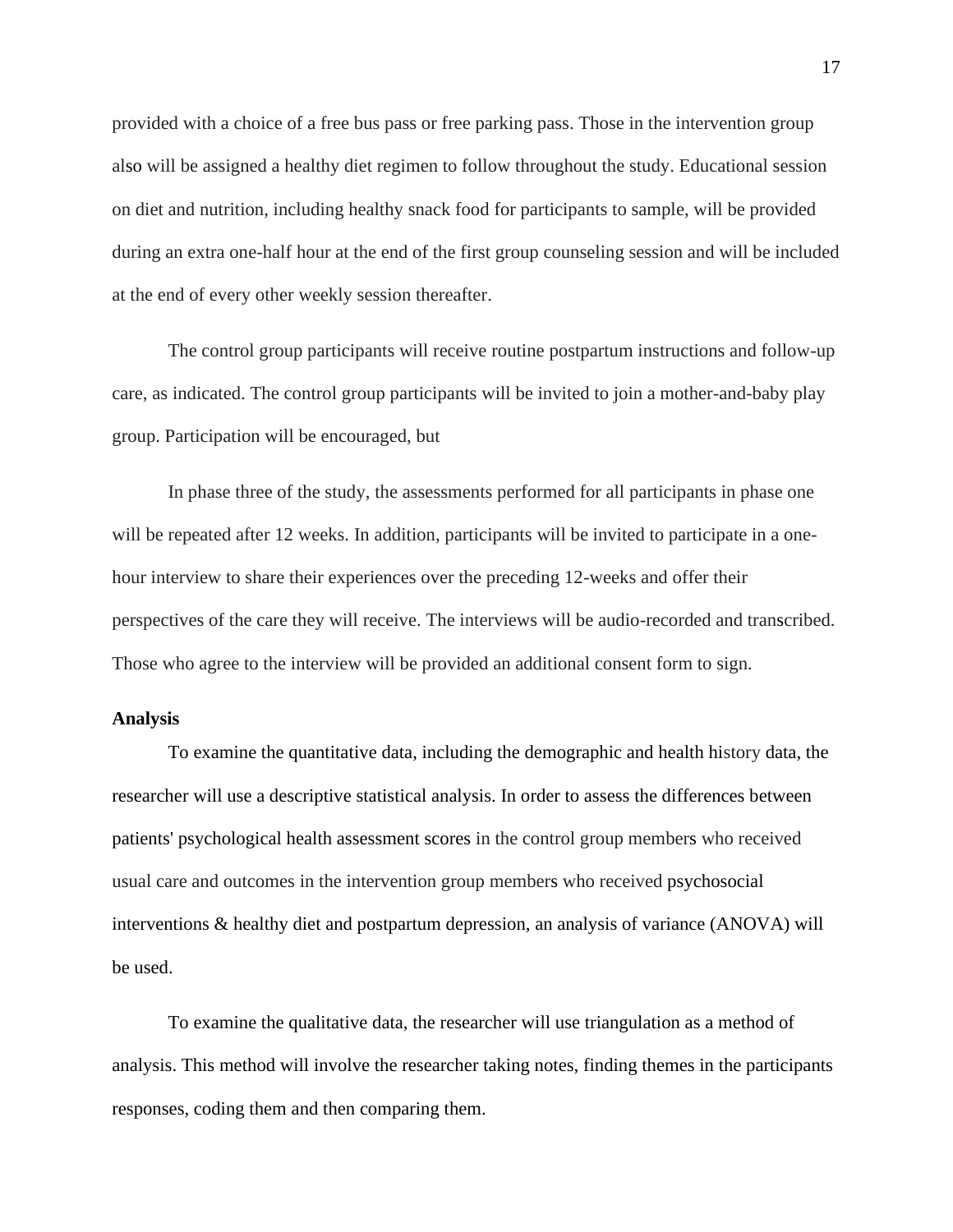# **Projected Outcomes**

The research question being addressed in this proposal is -What are effective interventions for minimizing postpartum depression long term effects? The researcher hypothesizes that healthy diet and psychosocial interventions such as group therapy and counseling will improve patient and child outcomes.

#### **Conclusion**

The researcher has learned that there are a few alternative interventions that can be implemented within hospitals in order to improve mother and child outcomes as well as minimize the risk of PPD. Psychosocial interventions such as group therapy and counselling have proven to be an effective way in treating PPD. A correlation between healthy diet and low risk of PPD have been identified through the researcher's findings.

Throughout hospitals, there is a strong emphasis on routine of administering prescribed medications as an intervention but after this pilot study, the researcher highlights that nonpharmacological interventions for PPD are more than effective in some cases. Rather than going through routine postpartum care, nurses should incorporate and emphasize psychosocial therapies such as group counselling in order to promote a calm and safe environment for the mother and her new child. The researcher also highlights that patient education overall should be emphasized more throughout hospitals. The establishment of strong patient-nurse relationships is of utmost importance when conducting routine postpartum care.

The next step will be to use the researcher's findings to create an effective postpartum care routine for nurses to implement. Group therapies can be implemented once a week after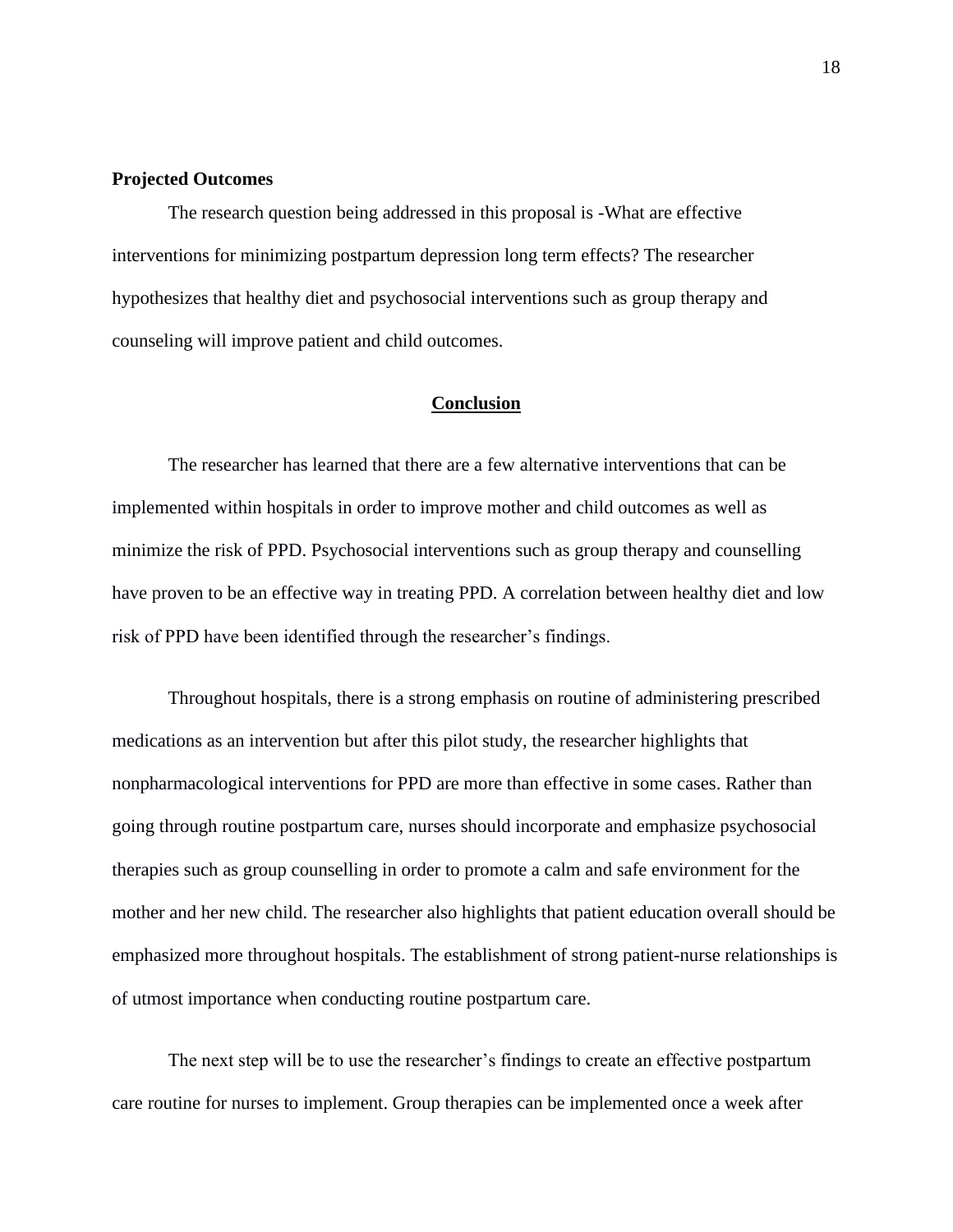discharging from the hospital as well as counseling made readily available to new mothers. Nurses may put a stronger emphasis on maintaining a healthy diet and can help facilitate an action plan before mothers are discharged from the hospital.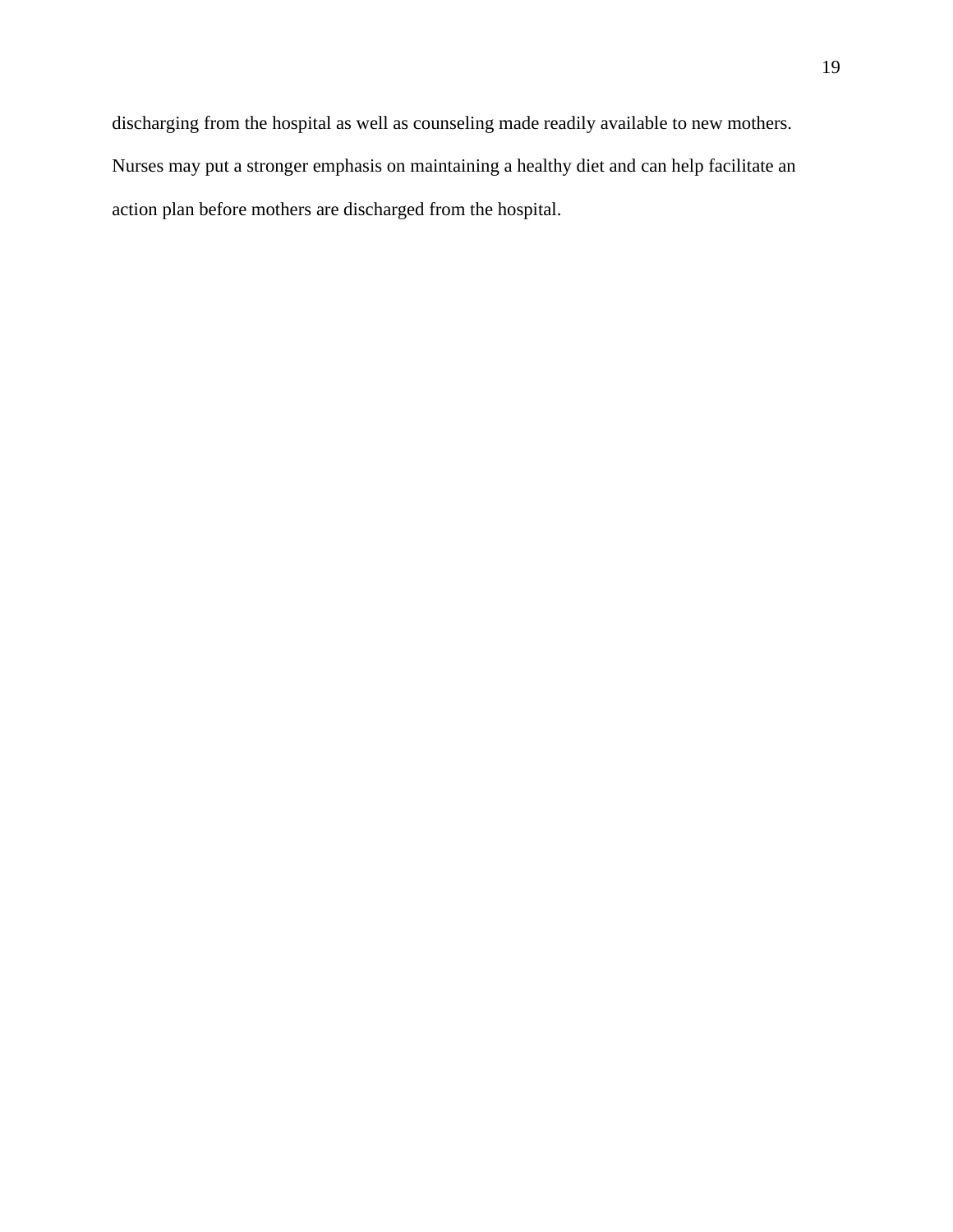#### **References**

- Anokye, R., Acheampong, E., Budu-Ainooson, A., Obeng, E. I., & Akwasi, A. G. (2018). Prevalence of postpartum depression and interventions utilized for its management. *Annals of general psychiatry*, *17*, 18.<https://doi.org/10.1186/s12991-018-0188-0>
- Choi, K. W., Houts, R., Arseneault, L., Pariante, C., Sikkema, K. J., & Moffitt, T. E. (2019). Maternal depression in the intergenerational transmission of childhood maltreatment and its sequelae: Testing postpartum effects in a longitudinal birth cohort. *Development and psychopathology*, *31*(1), 143–156. https://doi.org/10.1017/S0954579418000032
- Fox, M., Sandman, C. A., Davis, E. P., & Glynn, L. M. (2018). A longitudinal study of women's depression symptom profiles during and after the postpartum phase. *Depression and anxiety*, *35*(4), 292–304. https://doi.org/10.1002/da.22719
- *Gepp, J. (2021, October 29). Anhedonia: Symptoms, treatment, and more. Healthline. Retrieved December 11, 2021, from https://www.healthline.com/health/depression/anhedonia#riskfactors.*
- *Jean Watson's theory of human caring*. Redlands Community Hospital. (n.d.). Retrieved November 19, 2021, from https://www.redlandshospital.org/nursing-excellence/jeanwatsons-theory-of-human-caring/.
- Kroenke, K., Spitzer, R.L.,Williams, J. (2001). The PHQ-9. J. *Gen. Intern. Med.* 16(9): 606–613. doi: [10.1046/j.1525-1497.2001.016009606.x.](https://dx.doi.org/10.1046%2Fj.1525-1497.2001.016009606.x) Retrieved Dec. 4, 2021 from https://www.ncbi.nlm.nih.gov/pmc/articles/PMC1495268/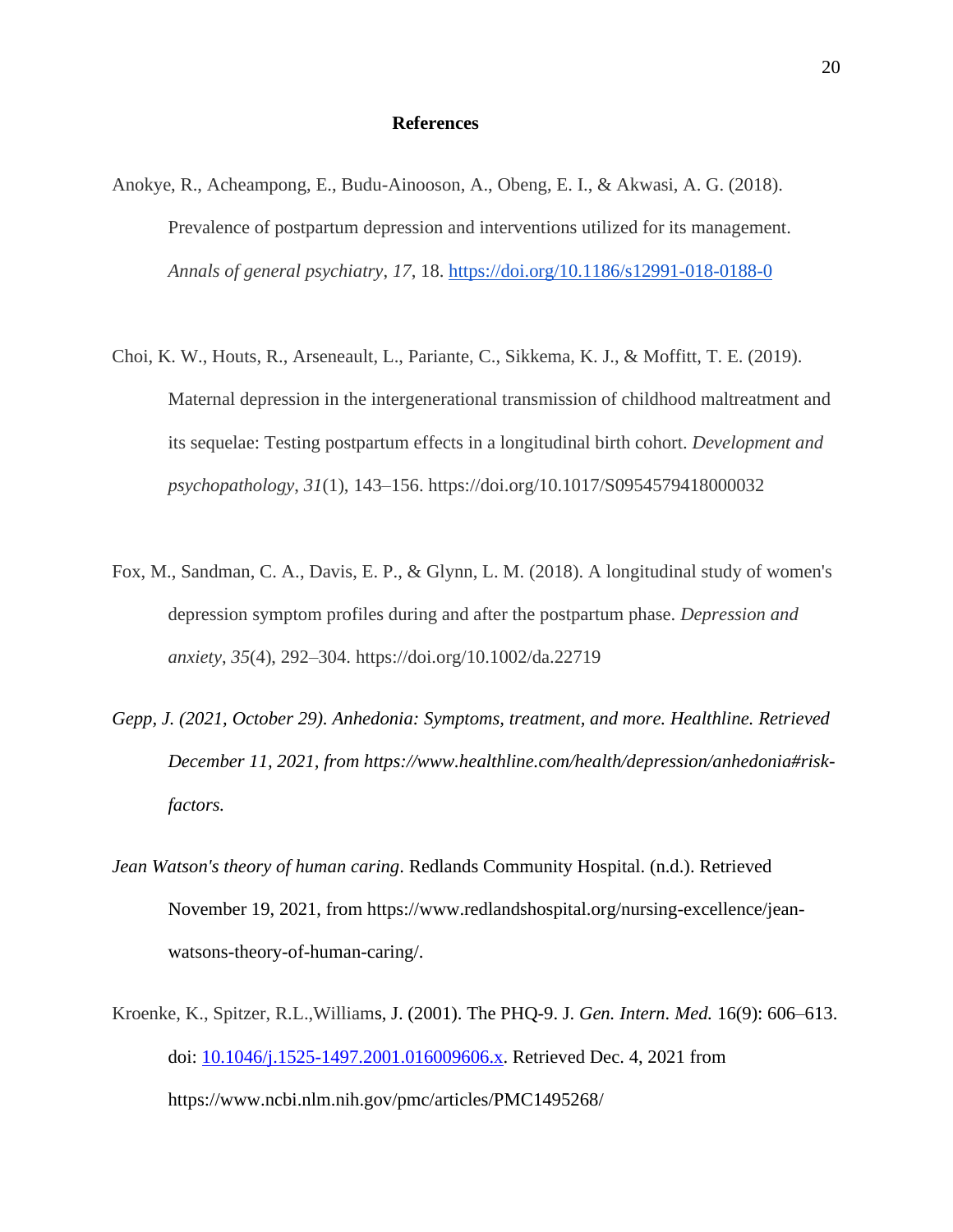Liu and Yang *(2021).*Effects of a psychological nursing intervention on prevention of anxiety and depression in the postpartum period: a randomized controlled trial. *Ann Gen Psychiatry. 20:2* https://doi.org/10.1186/s12991-020-00320-4

Miller, S. (2021, March 15). *Jean Watson: Founder of the theory of human caring*. The Sentinel Watch. Retrieved November 19, 2021, from https://www.americansentinel.edu/blog/2020/11/10/jean-watson-founder-of-the-theoryof-human-caring/.

Slomian, J., Honvo, G., Emonts, P., Reginster, J. Y., & Bruyère, O. (2019). Consequences of maternal postpartum depression: A systematic review of maternal and infant outcomes. *Women's health (London, England)*, *15*, 1745506519844044. <https://doi.org/10.1177/1745506519844044>

Wan Mohamed Radzi, C., Salarzadeh Jenatabadi, H., & Samsudin, N. (2021). Postpartum depression symptoms in survey-based research: a structural equation analysis. *BMC public health*, *21*(1), 27.<https://doi.org/10.1186/s12889-020-09999-2>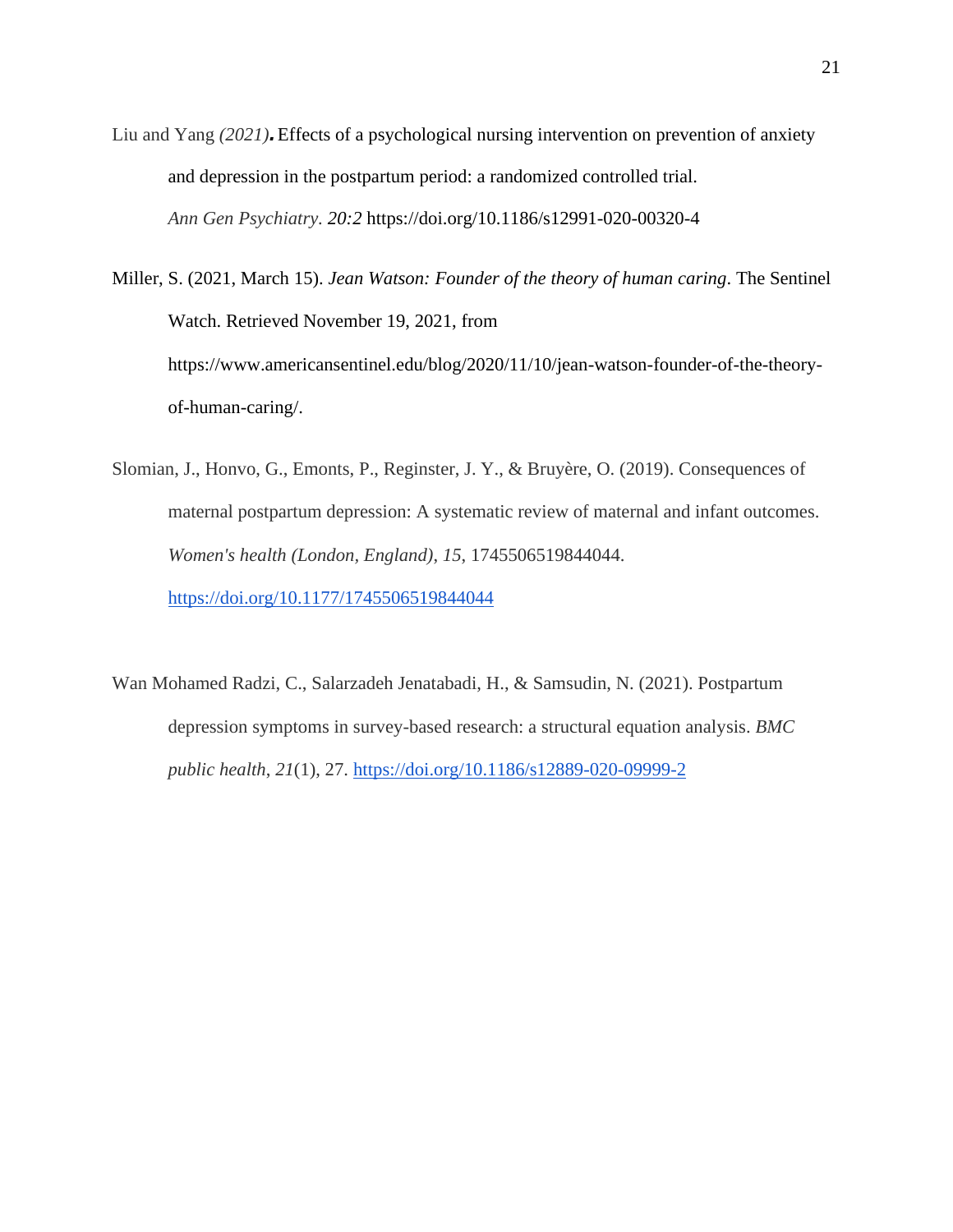| <b>Author</b><br>(date)                                                      | <b>Citation</b>                                                                                               | <b>Purpose</b>                                                                                                                                              | <b>Sample</b>  | <b>Analysis</b>                                                                                                                                                                                                                                                                                                                                                                                   | <b>Results/Key</b><br>findings                                                                                                                                                                                                                                                                                                                                                                                                                                                                                                                                        | <b>Limitations</b>                                                                                                                                                                                                                                                                                          | <b>Strengths</b>                                                                                                                                     |
|------------------------------------------------------------------------------|---------------------------------------------------------------------------------------------------------------|-------------------------------------------------------------------------------------------------------------------------------------------------------------|----------------|---------------------------------------------------------------------------------------------------------------------------------------------------------------------------------------------------------------------------------------------------------------------------------------------------------------------------------------------------------------------------------------------------|-----------------------------------------------------------------------------------------------------------------------------------------------------------------------------------------------------------------------------------------------------------------------------------------------------------------------------------------------------------------------------------------------------------------------------------------------------------------------------------------------------------------------------------------------------------------------|-------------------------------------------------------------------------------------------------------------------------------------------------------------------------------------------------------------------------------------------------------------------------------------------------------------|------------------------------------------------------------------------------------------------------------------------------------------------------|
| Anokye, A<br>cheampon<br>g, Budu-<br>Ainooson,<br>Obeng,<br>Akwasi<br>(2018) | Anokye et al.<br>Ann Gen<br>Psychiatry<br>$(2018)$ 17:18<br>https://doi.org/<br>10.1186/s1299<br>1-018-0188-0 | To<br>determine<br>the<br>prevalenc<br>e of PPD<br>and<br>interventi<br>ons<br>utilized<br>for its<br>managem<br>ent in a<br>Health<br>facility in<br>Ghana | 257<br>mothers | PPD was<br>prevalent<br>among<br>7% of all<br>mothers<br>selected.<br>The<br>severity<br>ranged<br>from<br>minimal<br>depressio<br>n to<br>severe<br>depressio<br>n.<br>Psychoso<br>cial<br>support<br>proved<br>to be the<br>most<br>effective<br>intervent<br>ion ( $p =$<br>0.001)<br>that has<br>been<br>used by<br>healthcar<br>e<br>workers<br>to reduce<br>depressiv<br>e<br>symptom<br>S. | Postpartum<br>depression is<br>prevalent among<br>mothers although<br>at a lower rate and<br>psychosocial<br>support has been<br>the most effective<br>intervention in its<br>management.<br>Postpartum<br>depression may<br>affect socialization<br>behaviors in<br>children and the<br>mother, and it may<br>lead to thoughts of<br>failure leading to<br>deeper depression.<br>Frequent screen-<br>ing exercises for<br>postpartum<br>depression should<br>be organized by<br>authorities of the<br>hospitals in<br>conjunction with<br>the Ministry of<br>Health. | The study<br>was limited<br>by a smaller<br>sample size,<br>the use of<br>one<br>screening<br>tool for<br>depression<br>among other<br>tools. The<br>study,<br>therefore,<br>missed out<br>on the many<br>other<br>mothers<br>who were<br>not present<br>at the<br>hospital at<br>the time of<br>the study. | Simple random<br>sampling<br>technique was<br>used to select<br>257 mothers,<br>therefore being<br>more accurate in<br>representing a<br>population. |

# **Appendix A: Literature Review Table**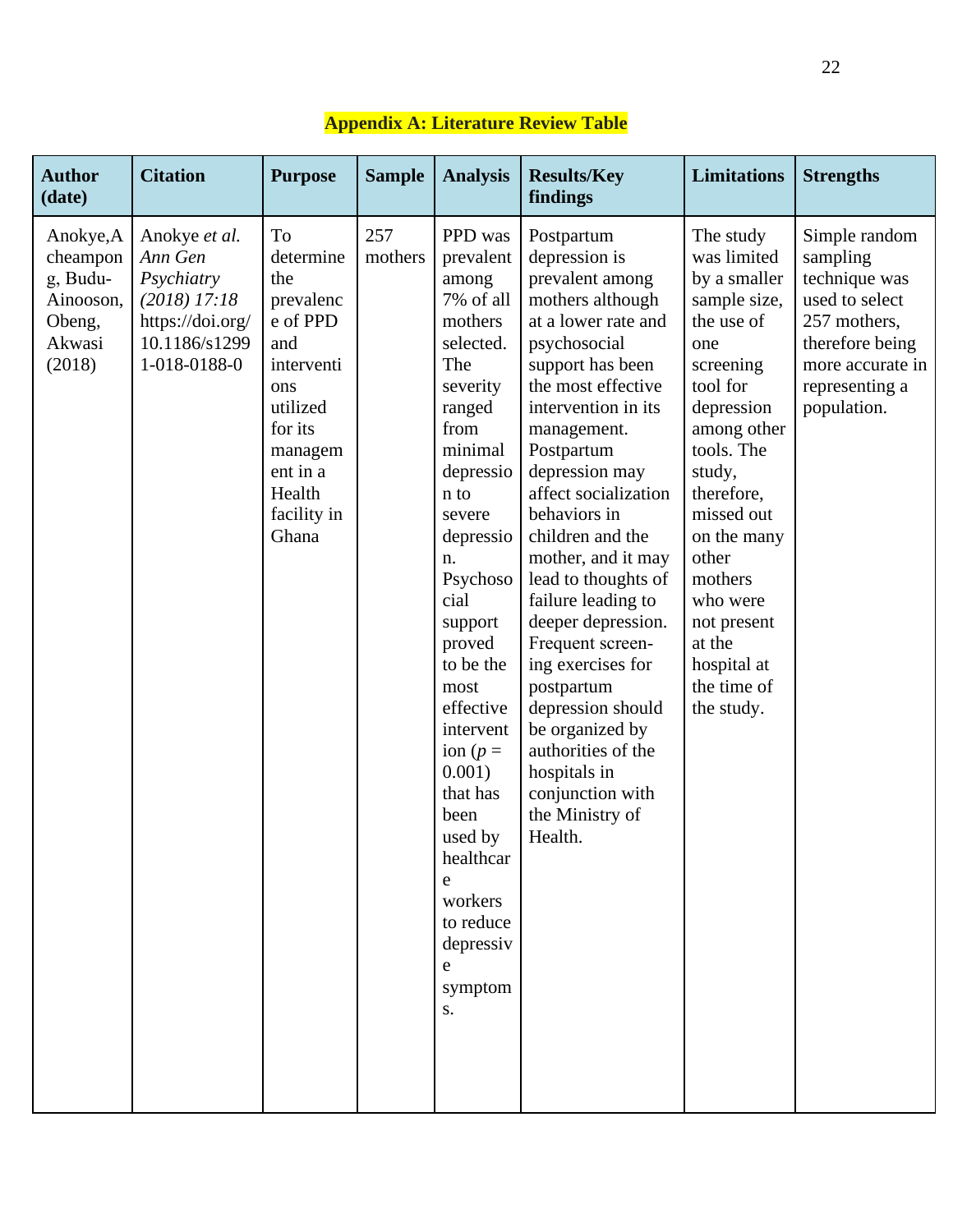| Radzi, Jen<br>ataba and<br>Samsudin<br>(2021) | Wan<br>Mohamed<br>Radzi et al.<br><b>BMC Public</b><br>Health $(2021)$<br>21:27<br>https://doi.org/<br>10.1186/s1288<br>9-020-09999-2 | To<br>determine<br>the factors<br>leading to<br>symptoms<br>of<br>depressio<br>n using<br>Structural<br>Equation<br>Modeling<br>(SEM)<br>analysis. | 387<br>postpart<br>um<br>women | The<br>majority<br>of 79.6%<br>of<br>responde<br>nts were<br>having<br>depressio<br>$\mathbf n$<br>symptom<br>S.<br>Lifestyle<br>unhealth<br>y food,<br>and BMI<br>variables<br>were<br>directly<br>affected<br>by the<br>depende<br>nt<br>variable.<br><b>Based</b> on<br>the<br>output,<br>responde<br>nts with<br>a high<br>level of<br>depressio<br>$\mathbf n$<br>symptom<br>s tended<br>to<br>consume<br>more<br>unhealth<br>y food<br>and had | The prevalence of<br>postpartum women<br>with depression<br>symptoms in this<br>study is<br>considerably high.<br>It is, therefore,<br>imperative that<br>postpartum women<br>seek medical help<br>to prevent<br>postpartum<br>depressive<br>symptoms from<br>worsening. | The<br>respondent'<br>s weight and<br>height were<br>self-<br>reported in<br>this study,<br>despite<br>previous<br>research<br>works<br>which have<br>also utilized<br>this method,<br>and<br>although it<br>is valid [84-<br>86], it can<br>be a<br>possible<br>limitation of<br>the study. | A total of 387<br>postpartum<br>women have<br>completed the<br>questionnaire,<br>being a<br>relatively big<br>sample size. |
|-----------------------------------------------|---------------------------------------------------------------------------------------------------------------------------------------|----------------------------------------------------------------------------------------------------------------------------------------------------|--------------------------------|------------------------------------------------------------------------------------------------------------------------------------------------------------------------------------------------------------------------------------------------------------------------------------------------------------------------------------------------------------------------------------------------------------------------------------------------------|--------------------------------------------------------------------------------------------------------------------------------------------------------------------------------------------------------------------------------------------------------------------------|----------------------------------------------------------------------------------------------------------------------------------------------------------------------------------------------------------------------------------------------------------------------------------------------|----------------------------------------------------------------------------------------------------------------------------|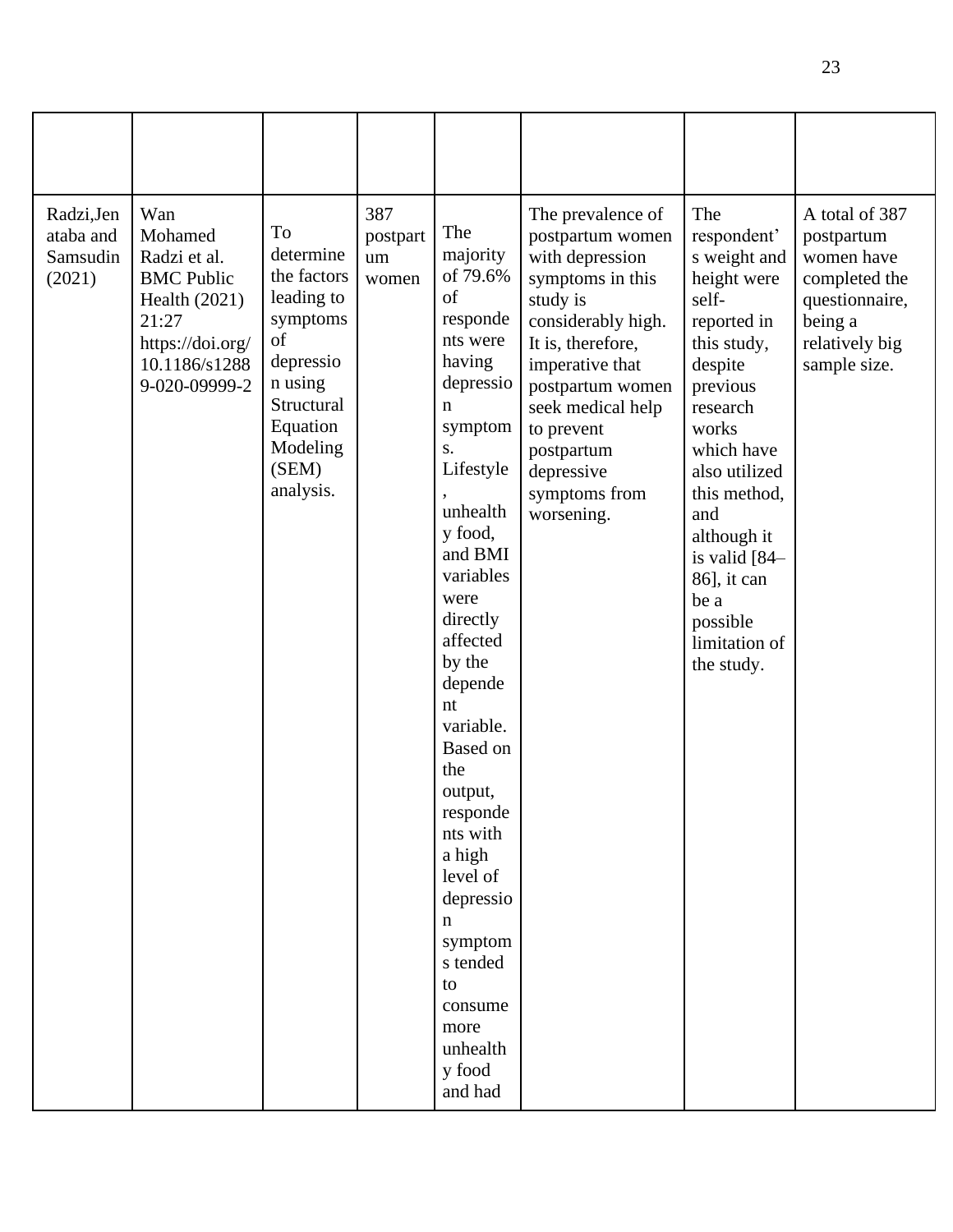|                           |                                                                                                            |                                                                                                                                                                                                      |                                 | a high<br>level of<br>body<br>mass<br>indexes<br>(BMI).<br>The<br>highest<br>significa<br>nt impact<br>on<br>depressio<br>n level<br>among<br>postpartu<br>m<br>women<br>was<br>unhealth<br>y food<br>consump<br>tion |                                                                                                                                                                                                                                                            |                                                                                                                                                                                                   |                                                                                                                                        |
|---------------------------|------------------------------------------------------------------------------------------------------------|------------------------------------------------------------------------------------------------------------------------------------------------------------------------------------------------------|---------------------------------|-----------------------------------------------------------------------------------------------------------------------------------------------------------------------------------------------------------------------|------------------------------------------------------------------------------------------------------------------------------------------------------------------------------------------------------------------------------------------------------------|---------------------------------------------------------------------------------------------------------------------------------------------------------------------------------------------------|----------------------------------------------------------------------------------------------------------------------------------------|
| Liu and<br>Yang<br>(2021) | Liu and Yang<br>Ann Gen<br>Psychiatry<br>(2021) 20:2<br>https://doi.org/<br>10.1186/s1299<br>1-020-00320-4 | To<br>investigat<br>e whether<br>cognitive<br>behavior<br>interventi<br>on could<br>prevent<br>the<br>pathogene<br>sis of<br>postpartu<br>m<br>depressio<br>n in<br>primiparo<br><b>us</b><br>women. | 843<br>primipa<br>rous<br>women | In the<br>intervent<br>ion<br>group,<br>the post-<br>intervent<br>ion<br>scores of<br>HAMA,<br>HAMD,<br><b>EPDS</b><br>and<br><b>PSQI</b><br>were all<br>significa<br>ntly<br>lower<br>than the<br>baseline<br>scores | This research<br>provided evidence<br>that cognitive<br>behavioral<br>intervention in the<br>postpartum period<br>could alleviate<br>anxiety and<br>depression in<br>primiparous<br>women, and inhibit<br>the pathogenesis of<br>postpartum<br>depression. | A limitation<br>in the study<br>was the<br>short<br>follow-up<br>period, and<br>a follow-up<br>period<br>longer than<br>8 weeks in<br>future<br>studies may<br>further<br>confirm the<br>results. | They used<br>several<br>screening tools<br>such as HAMD,<br>HAMA and<br><b>EPDS</b> for<br>screening for<br>anxiety and<br>depression. |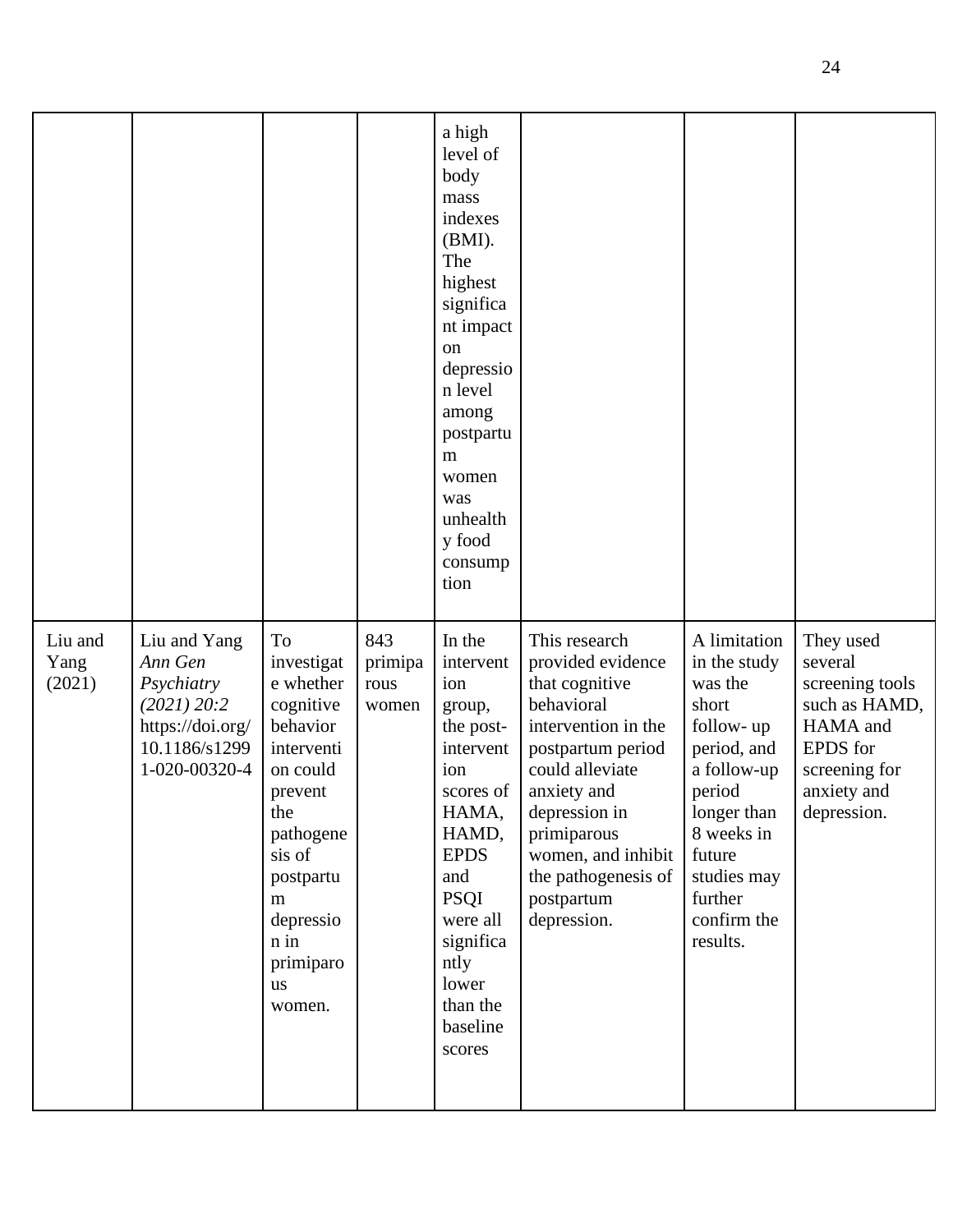| Slomian,<br>Honvo,<br>Emonts,<br>Reginster,<br>Bruyère<br>(2019) | Slomia<br>n, J.,<br>Honvo,<br>G.,<br>Emonts<br>, P.,<br>Reginst<br>er, J.<br>$Y_{\cdot}, \&$<br>Bruyèr<br>e, O.<br>(2019).<br>Conseq<br>uences<br>of<br>matern<br>al<br>postpar<br>tum<br>depress<br>ion: A<br>system<br>atic<br>review<br>of<br>matern<br>al and<br>infant<br>outcom<br>es.<br>Women<br>$\mathcal{S}'$<br>health<br>(Londo<br>n,<br>Englan<br>$d$ , 15,<br>174550<br>651984 | To<br>evaluate<br>both the<br>infant and<br>the<br>maternal<br>consequen<br>ces of<br>untreated<br>maternal<br>postpartu<br>m<br>depressio<br>n. | 122<br>studies | The<br>results of<br>the<br>studies<br>were<br>synthetiz<br>ed into<br>three<br>categorie<br>$s: (a)$ the<br>maternal<br>conseque<br>nces of<br>postpartu<br>m<br>depressio<br>n,<br>including<br>physical<br>health,<br>psycholo<br>gical<br>health,<br>relations<br>hip, and<br>risky<br>behavior<br>$s$ ; (b) the<br>infant<br>conseque<br>nces of<br>postpartu<br>m<br>depressio<br>n,<br>including<br>anthropo<br>metry,<br>physical | The results suggest<br>that postpartum<br>depression creates<br>an environment<br>that is not<br>conducive to the<br>personal<br>development of<br>mothers or the<br>optimal<br>development of a<br>child. It therefore<br>seems important to<br>detect and treat<br>depression during<br>the postnatal period<br>as early as possible<br>to avoid harmful<br>consequences. | The study<br>selection<br>and data<br>extraction<br>were not<br>performed<br>using a<br>double-<br>blinded<br>method, and<br>an<br>assessment<br>of the<br>studies'<br>methodologi<br>cal quality<br>was not<br>performed. | This study is the<br>first systematic<br>review in<br>several decades<br>to evaluate the<br>consequences of<br>untreated<br>maternal PPD in<br>both mothers<br>and their<br>children from 0<br>to 3 years of<br>age. |
|------------------------------------------------------------------|----------------------------------------------------------------------------------------------------------------------------------------------------------------------------------------------------------------------------------------------------------------------------------------------------------------------------------------------------------------------------------------------|--------------------------------------------------------------------------------------------------------------------------------------------------|----------------|-------------------------------------------------------------------------------------------------------------------------------------------------------------------------------------------------------------------------------------------------------------------------------------------------------------------------------------------------------------------------------------------------------------------------------------------|-----------------------------------------------------------------------------------------------------------------------------------------------------------------------------------------------------------------------------------------------------------------------------------------------------------------------------------------------------------------------------|----------------------------------------------------------------------------------------------------------------------------------------------------------------------------------------------------------------------------|----------------------------------------------------------------------------------------------------------------------------------------------------------------------------------------------------------------------|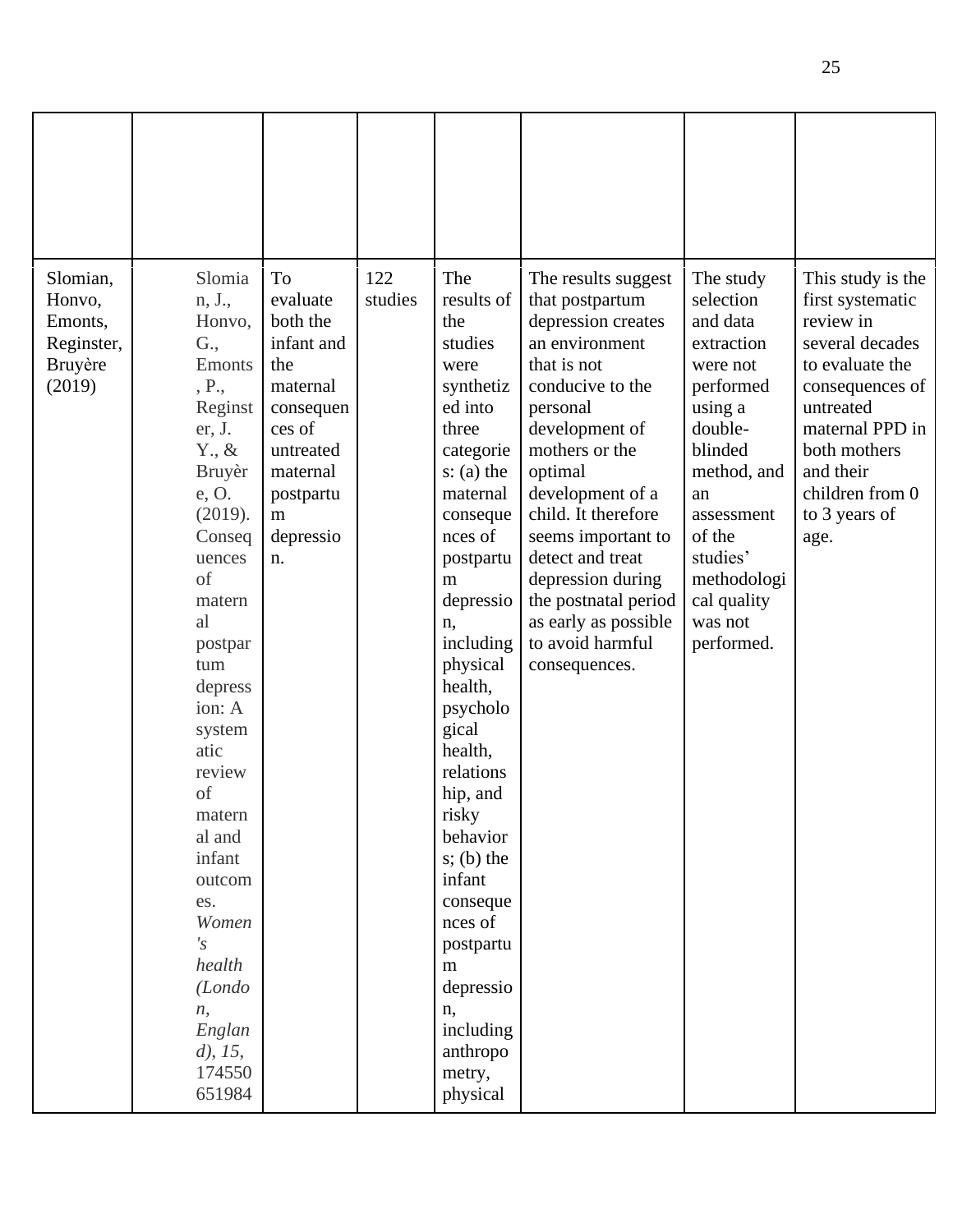|                                                                                                               | 4044.<br>$\frac{https://}{$<br>doi.org/<br>10.117<br>7/1745<br>506519<br>844044                                                  |                                                                                                                                  |                                                                                                                         | health,<br>sleep,<br>and<br>motor,<br>cognitive<br>language<br>emotiona<br>l, social,<br>and<br>behavior<br>al<br>develop<br>ment;<br>and $(c)$<br>mother-<br>child<br>interactio<br>ns,<br>including<br>bonding,<br>breastfee<br>ding, and<br>the<br>maternal<br>role. |                                                                                                                                                                                                           |                                                                                                                                                              |                                                                                                                                                                                                       |
|---------------------------------------------------------------------------------------------------------------|----------------------------------------------------------------------------------------------------------------------------------|----------------------------------------------------------------------------------------------------------------------------------|-------------------------------------------------------------------------------------------------------------------------|-------------------------------------------------------------------------------------------------------------------------------------------------------------------------------------------------------------------------------------------------------------------------|-----------------------------------------------------------------------------------------------------------------------------------------------------------------------------------------------------------|--------------------------------------------------------------------------------------------------------------------------------------------------------------|-------------------------------------------------------------------------------------------------------------------------------------------------------------------------------------------------------|
| Choi.<br>Houtsa,<br>Arseneaul<br>t,<br>Pariantec,<br><b>Sikkemaa</b><br>,d,e, and<br>Ε.<br>Moffitta<br>(2019) | Choi, K.<br>W.,<br>Houts,<br>R.,<br>Arsenea<br>ult, L.,<br>Pariante<br>, C.,<br>Sikkem<br>a, K. J.,<br>$\&$<br>Moffitt,<br>T. E. | To<br>determine<br>the<br>mediating<br>role of<br>postpartu<br>m<br>depressio<br>n between<br>maternal<br>childhood<br>maltreatm | 1,116<br>families<br>$(93%$ of<br>those<br>eligible<br>) with<br>same-<br>$sex$ 5-<br>year-<br>old<br>twins<br>particip | Among<br>mothers<br>who<br>reported<br>postpartu<br>m<br>depressio<br>n, 40%<br>$(N=72/1)$<br>80) had<br>at least<br>one                                                                                                                                                | As expected,<br>maternal childhood<br>maltreatment was<br>associated with<br>greater risk for<br>postpartum<br>depression.<br>Mothers who<br>reported<br>postpartum<br>depression had<br>nearly twice the | Given the<br>study's<br>initial focus<br>on specific<br>maternal<br>risk factors<br>such as<br>depression,<br>comprehens<br>ive<br>psychiatric<br>evaluation | The study used<br>structural<br>equation<br>modeling with<br>1,016 mothers<br>and their 2,032<br>children in the<br>Environmental<br>Risk (E-Risk)<br>Longitudinal<br>Twin Study.<br>The longitudinal |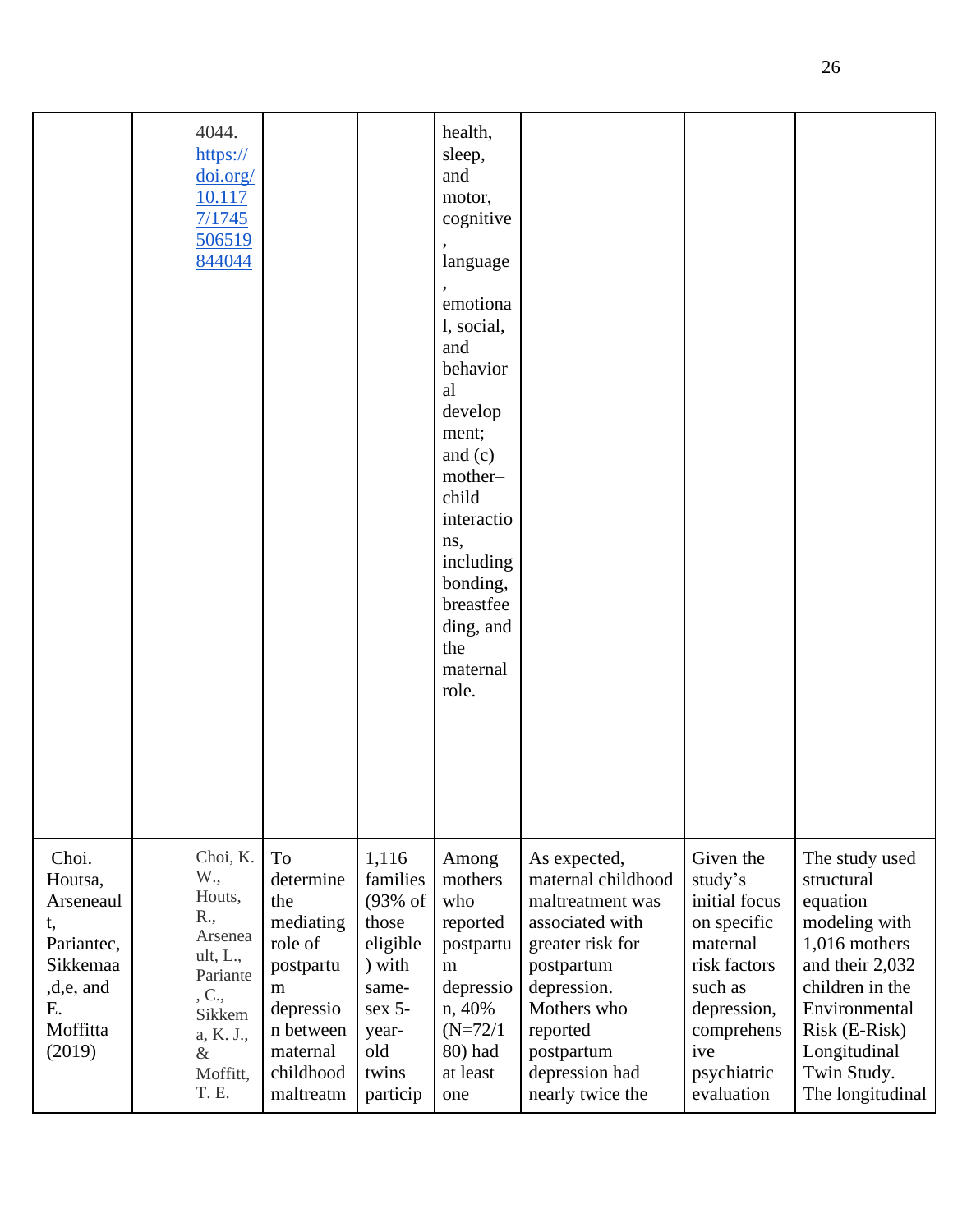|                                                   | (2019).<br>Materna<br>depressi<br>on in<br>the<br>intergen<br>erationa<br>transmis<br>sion of<br>childho<br>od<br>maltreat<br>ment<br>and its<br>sequelae<br>Testing<br>postpart<br>um<br>effects<br>in a<br>longitud<br>inal<br>birth<br>cohort.<br>Develop<br>ment<br>and<br>psychop<br>atholog<br>y, 31(1),<br>$143-$<br>156.<br>https://d<br>oi.org/1<br>0.1017/<br>S09545<br>794180<br>00032 | ent and a<br>cascade of<br>negative<br>child<br>outcomes,             | ated in<br>home<br>visit<br>assessm<br>ents. | child<br>who was<br>later<br>exposed<br>to<br>maltreat<br>ment,<br>compare<br>d to 22%<br>$(N=188/$<br>836)<br>among<br>mothers<br>without<br>postpartu<br>m<br>depressio<br>n. | prevalence (40%<br>vs. 22%) of having<br>a child exposed to<br>later maltreatment.                               | was not<br>undertaken;<br>thus, other<br>mental<br>health<br>morbidities<br>such as<br>PTSD or<br>anxiety that<br>could also<br>influence<br>risk<br>transmission<br>were<br>not<br>measured<br>from the<br>outset. | study will<br>provide a deeper<br>insight and<br>researchers are<br>able to identify<br>progress of<br>specific<br>characteristics. |
|---------------------------------------------------|---------------------------------------------------------------------------------------------------------------------------------------------------------------------------------------------------------------------------------------------------------------------------------------------------------------------------------------------------------------------------------------------------|-----------------------------------------------------------------------|----------------------------------------------|---------------------------------------------------------------------------------------------------------------------------------------------------------------------------------|------------------------------------------------------------------------------------------------------------------|---------------------------------------------------------------------------------------------------------------------------------------------------------------------------------------------------------------------|-------------------------------------------------------------------------------------------------------------------------------------|
| Fox,<br>Sandman,<br>Davis, and<br>Glynn<br>(2019) | Fox, M.,<br>Sandma<br>n, C. A.,<br>Davis,<br>E. P., &<br>Glynn,<br>L. M.                                                                                                                                                                                                                                                                                                                          | <b>To</b><br>investigat<br>e whether<br>symptom<br>profiles<br>differ | 239<br>parturie<br>nt<br>women               | Results<br>Factors<br>were<br>revealed<br>represent                                                                                                                             | <b>MDD.</b> Results<br>indicate the<br>possibility that<br>worry is an<br>enhanced feature of<br>PPD compared to | The study<br>had a<br>relatively<br>smaller<br>sample size<br>at 239                                                                                                                                                | They used a<br>longitudinal<br>study in order to<br>conduct their<br>research.<br>Because of this,                                  |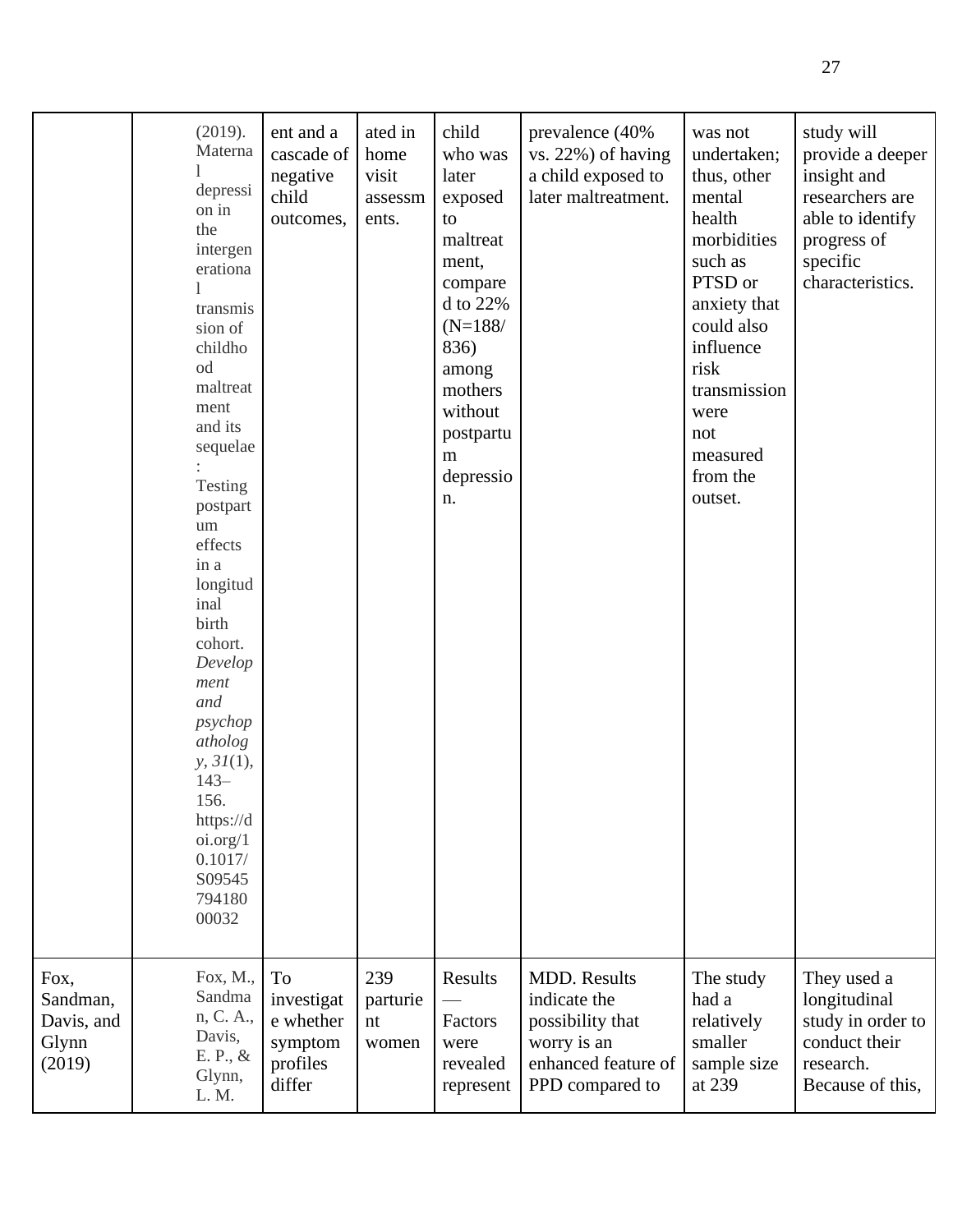| (2018).<br>$\mathbf{A}$<br>longitud<br>inal<br>study of<br>women'<br>S<br>depressi<br>on<br>sympto<br>${\rm m}$<br>profiles<br>during<br>and<br>after the<br>postpart<br>$\,$ um $\,$<br>phase.<br>Depress<br>ion and<br>anxiety,<br>35(4),<br>$292 -$<br>304.<br>https://d<br>oi.org/1<br>0.1002/<br>da.2271<br>9 | between<br>PPD and<br>depressio<br>n<br>occurring<br>outside<br>the<br>postpartu<br>m phase. | ing:<br>Worry,<br>Emotion<br>al/Circad<br>ian/Ener<br>getic<br>Dysregul<br>ation,<br>Somatic/<br>Cognitiv<br>e,<br>Appetite,<br><b>Distress</b><br>Display,<br>and<br>Anger<br>symptom<br>s. The<br>factor<br>structure<br>was<br>validated<br>at<br>postpartu<br>m and<br>after-<br>postpartu<br>m<br>timepoin<br>ts.<br>Interestin<br>gly, the<br>Worry<br>factor,<br>comprisi<br>ng<br>anxiety<br>and guilt,<br>was<br>significa<br>ntly<br>more<br>pronounc<br>ed<br>during<br>the | depression outside<br>the<br>postpartum period,<br>and the crucial role<br>of<br>sadness/anhedonia<br>in MDD diagnosis<br>may be less<br>applicable to PPD<br>diagnosis. | participants.<br>More<br>participants<br>would<br>provide<br>more<br>diversity<br>and a more<br>accurate<br>representati<br>on of a<br>population. | this allowed<br>more time for<br>researchers to<br>analyze specific<br>characteristics<br>in postpartum<br>women. |
|--------------------------------------------------------------------------------------------------------------------------------------------------------------------------------------------------------------------------------------------------------------------------------------------------------------------|----------------------------------------------------------------------------------------------|----------------------------------------------------------------------------------------------------------------------------------------------------------------------------------------------------------------------------------------------------------------------------------------------------------------------------------------------------------------------------------------------------------------------------------------------------------------------------------------|--------------------------------------------------------------------------------------------------------------------------------------------------------------------------|----------------------------------------------------------------------------------------------------------------------------------------------------|-------------------------------------------------------------------------------------------------------------------|